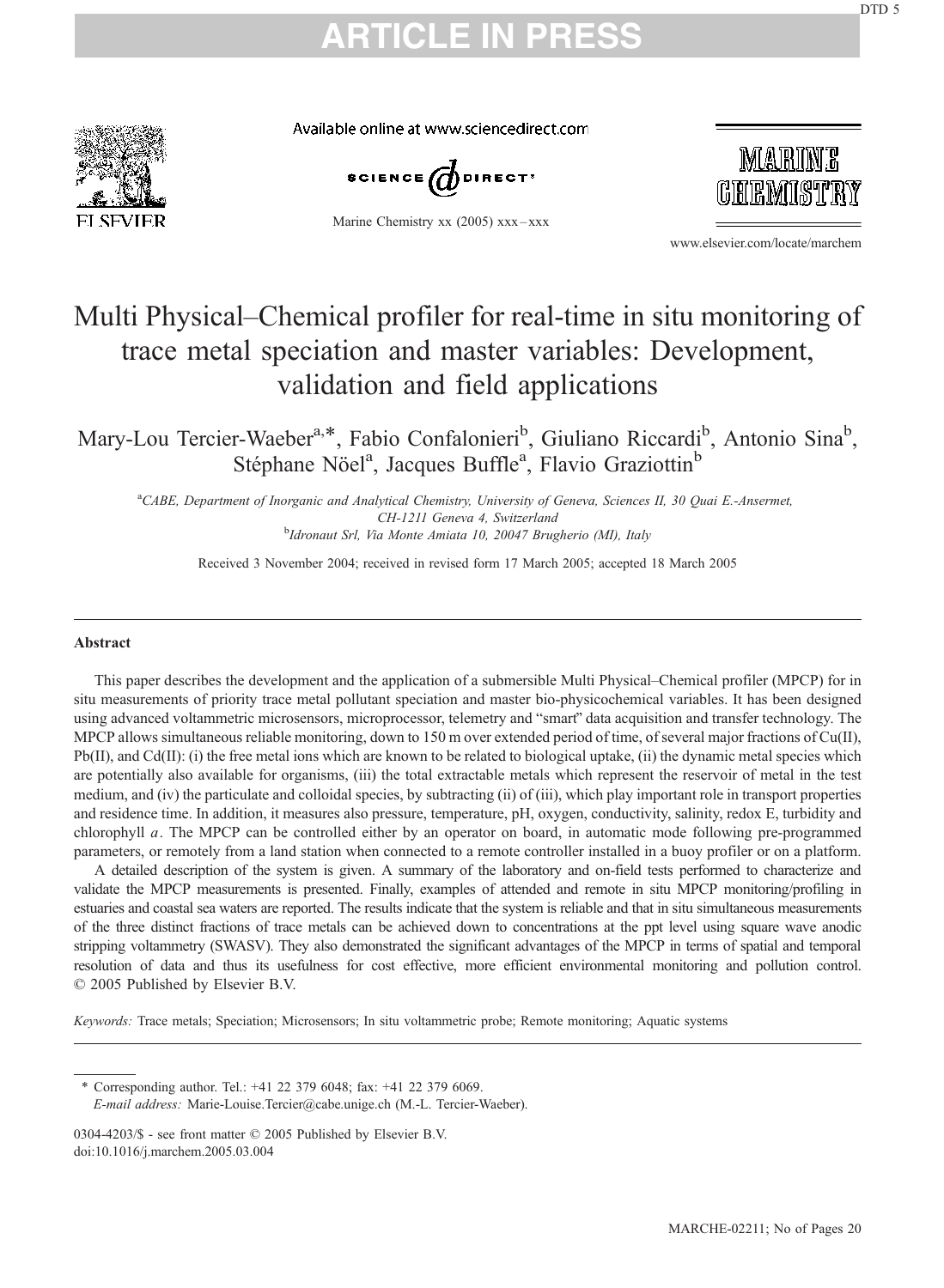2 M.-L. Tercier-Waeber et al. / Marine Chemistry xx (2005) xxx–xxx

### 1. Introduction

The man-induced contamination of the environment by trace metal ions is widespread all over the world ([Nriagu and Pacyna, 1988\)](#page-18-0). These metal ions may form a severe hazard to the normal functioning of these ecosystems as they are not biodegradable and are involved in biogeochemical cycles and distributed in various physicochemical forms. Toxicological impact, linked to bioavailability and bioaccumulation in the food chain, mobility and persistence will depend on the proportion of these different forms which may vary continuously in space and time ([Salbu and](#page-18-0) Steinnes, 1996; Tessier and Turner, 1995; Ure and Davidson, 1995). The measurement of relevant fractions of trace metals in natural waters, in order to improve our understanding of the natural processes governing their contaminant behavior and long-term impact on the aquatic ecosystems, is currently restricted by the nature of the available measurement techniques. The traditional monitoring approach, based upon discrete sampling followed by laboratory analysis, is inadequate due to various reasons: (i) it is very costly (i.e., specialized sampling equipment and expensive facilities such as clean rooms are needed) and time consuming; (ii) reliable speciation measurements are almost impossible due to the numerous possible artifacts that may occur during sampling and sample handling (contamination, loss by adsorption, pressure and/or temperature changes with concomitant pH and redox conditions changes, coagulation of colloidal matter followed by sedimentation of the aggregates and the associated trace metals, physicochemical changes due to microbial activity, etc.); (iii) it does not provide the data frequency required for the study of trace metals in dynamic land/coastal ecosystems and (iv) it does not allow effective monitoring of the pollution discharges into the systems with rapid remedial action. The development of new analytical tools capable of performing in situ, real-time, autonomous monitoring of specific forms of trace elements is thus of prime importance. Such development is a challenging task as it requires techniques that combine high sensitivity and reliability, multi-element analyses, speciation capability, integrity of the samples and unattended operation. Specific technical criteria such as miniaturization and robustness of the equipment, ease of handling and flexibility, rapidity

of data acquisition and transmission as well as low energy consumption are also important factors which have to be taken into account during the development. Voltammetric techniques, amongst a few others recently reviewed ([Buffle and Horvai, 2000; Taillefert](#page-18-0) and Rozan, 2002), fulfill the above requirements.

The feasibility and the usefulness of submersible voltammetric probes for in situ trace metal monitoring in the water column have been reported by several authors ([Tercier et al., 1990, 1998; Wang et](#page-19-0) al., 1995, 1998; Herdan et al., 1998). Most of them were prototypes for which applications have been limited to short-term (typically 1 day) in situ measurements in surface water, i.e., depth  $\leq 20$  m ([Tercier](#page-19-0) et al., 1990; Wang et al., 1995, Herdan et al., 1998), or even to laboratory measurements ([Wang et al.,](#page-19-0) 1998). Their use for long-term monitoring at greater depth was limited in particular by the following problems ([Buffle and Tercier-Waeber, 2000\)](#page-18-0): (i) insufficient reliability of the voltammetric sensors, (ii) the use of conventional-sized electrodes (typically electrode with diameter  $\geq 100 \mu m$ ) which are sensitive to convection in the test media and applicable only in high ionic strength waters  $(> 10^{-2}$  M such as sea water), (iii) fouling of the sensor surface due to adsorption of natural organic or inorganic matter, (iv) interference from the dissolved oxygen, and/or (v) the use of standard commercially available laboratory equipment (i.e., electrodes, pumps, valves, etc.) which do not withstand pressure. These problems were largely overcome with the commercially available (Idronaut, Milan, Italy) voltammetric in situ profiling system (VIP) developed by Tercier et al. ([Tercier et al., 1998; Tercier-Waeber et al., 1999\)](#page-19-0) for autonomous, continuous monitoring down to 500 m. The VIP has been successfully applied in freshwater ([Tercier-Waeber et al., 1998, 2002; Tercier-Waeber](#page-19-0) and Buffle, 2000), groundwater ([Pauwels et al.,](#page-18-0) 2002), fjord water ([Tercier-Waeber et al., 1999\)](#page-19-0), estuarine and coastal marine waters ([Tercier et al.,](#page-19-0) 1998; Howell et al., 2003), in some case up to 1 week. Detection limits at the ppt level for the dynamic fraction of Cu(II), Pb(II), Cd(II), Zn(II) and ppb level for Mn(II), with standard deviation  $\leq 10\%$ , were reported.

In this paper, we report the development, characterization, validation and environmental applications of a new generation of submersible system, with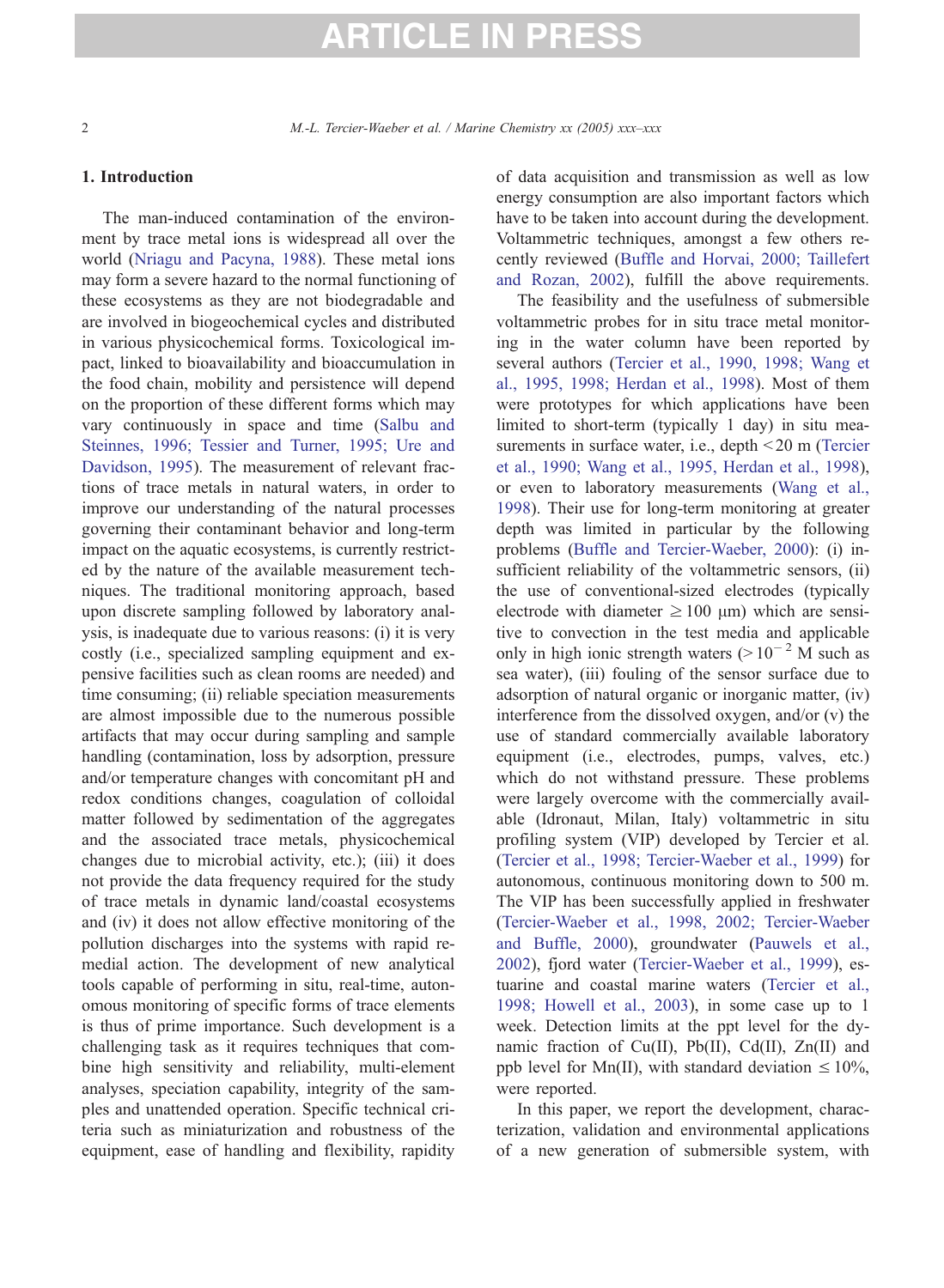extended capability compared to the VIP, called: Multi Physical–Chemical Profiler (MPCP). The MPCP has been designed to allow simultaneous in situ, autonomous monitoring of several major fractions (speciation) of priority trace metal pollutants (at its present state Cu, Pb and Cd) as well as master variables (pressure, temperature, pH, oxygen, conductivity, salinity, redox E, turbidity and chlorophyll a) down to 150 m. It is based on gel integrated voltammetric microsensors and a multi-channel voltammetric probe as well as advanced microprocessor, telemetry and software technology leading to smart data acquisition, transmission and processing. The characteristics of the microsensors and main components of the probe are summarized. Laboratory tests, and attended and remote field applications of the MPCP for biogeochemical studies in estuaries and sea water are reported. The key features of the MPCP for more effective environmental monitoring and pollution control of priority metal pollutants are discussed.

### 2. Experimental section

#### 2.1. Description of the MPCP

A picture of the MPCP and the schematic diagrams of its main components are given in [Fig. 1a](#page-3-0) and b–c respectively. The MPCP is based on the VIP System ([Tercier et al., 1998](#page-19-0)). The heart of the VIP probe is a gel integrated microelectrode (GIME), which consists of 100 interconnected Hg-plated Ir-based microelectrode array covered with a 300  $\mu$ m thick agarose antifouling gel ([Fig. 1b](#page-3-0); Belmont-Hébert et al., 1998), integrated in a specially designed pressure compensated Plexiglas mini flow-through voltammetric cell ([Tercier et al., 1998\)](#page-19-0). The VIP allows the direct measurement of the concentrations of the dynamic fraction of trace metals, defined as the sum of the free metal ions and the small labile complexes with size of few nanometers ([Buffle and Tercier-Wae](#page-18-0)ber, 2000). To extend the capability of the VIP to in situ trace metal speciation and master variable monitoring, the following work has been performed: (1) development of (i) a complexing gel integrated microelectrode (CGIME; [Fig. 1b](#page-3-0)) for voltammetric measurements of free metal ion concentrations; (ii) a

submersible flow-injection analysis (FIA) system for automatic, on-line sample pre-treatment prior GIME voltammetric measurements of total extractable metal concentrations ([Fig. 1c](#page-3-0)); (iii) an improved probe based on three independent voltammetric measuring channels ([Fig. 1c](#page-3-0)); (2) integration of all these components together with commercially available multiparameter (Idronaut, Milan-Italy) and fluorescence (Seapoint Inc., USA) probes into a single monitoring package, the MPCP, protected by a titanium cage ([Fig.](#page-3-0) 1a). A remote controller has also been developed. Coupling of the MPCP to this controller, installed either in a moored buoy or on a platform, allows MPCP remote monitoring with control from a shore station. The characteristics and performance of the main components of the MPCP are summarized below.

The CGIME consists of 100 interconnected Hgplated Ir-based microelectrode array covered by a thin 3.5 µm layer of a Microchelex chelating resin (polystyrene immobilized imminodiacetate chelatine resin with average bead size of  $0.2 \mu m$  purchased from CETAC Technology, USA), which in turn is covered by a thick 300 µm antifouling agarose gel layer ([Fig.](#page-3-0) 1b). The CGIME measurements are performed in three steps: (1) equilibration of the sensor with the sample, during this step metals accumulate on the chelating resin in proportion to free metal ion concentrations as the site number of the resin is very small compared to the reservoir of the metal ions in the test natural water; (2) exchange of the sample by an acidic solution, the metals fixed on the resin are released by the acid and immediately electrochemically reduced and pre-concentrated at the Hg plated microsensor array; (3) detection by electrochemical reoxidation performed by square wave anodic stripping voltammetry (SWASV). The automatic control of the CGIME measurements with the MPCP probe was achieved by integrating the sensor in the channel 2 flow-through voltammetric cell coupled to the following fluidic components: a soft bag for medical use (MMS Medical Shop Service, Switzerland) containing the acidic reagent, a two-way rotary valve and a one channel sampling peristaltic pump ([Fig. 1c](#page-3-0)). Detailed descriptions of the CGIME development and principle as well as of its laboratory characterization, optimization and validation in model complexing solutions are reported elsewhere (Nöel et al., submitted for publi-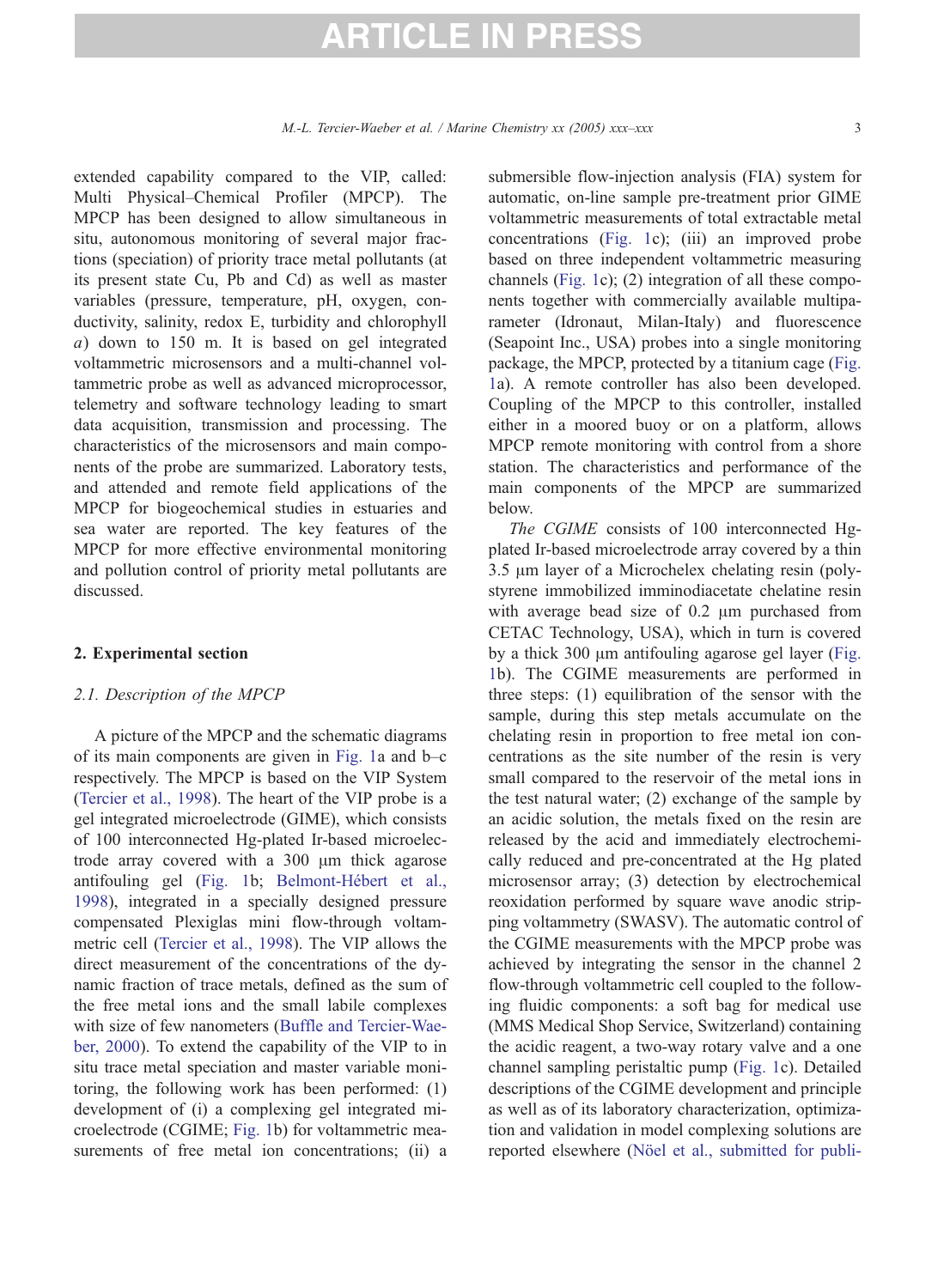<span id="page-3-0"></span>4 M.-L. Tercier-Waeber et al. / Marine Chemistry xx (2005) xxx–xxx

cation). Examples of characterization of direct CGIME measurements in natural samples are given in the Section 3.2.

The submersible FIA. The schematic diagram of the submersible FIA is given in Fig. 1c. It is comprised of mixing, heating and cooling coils, reagent and waste soft bag containers, a submersible heater

and a three channel sampling peristaltic pump. It was designed based on an analytical procedure involving the coupling of two chemical sample pre-treatment techniques, the competitive ligand exchange and acidification techniques, proposed in the literature to release, at room temperature, metal ions bound to colloids and particles or present as inert complexes.



Fig. 1. (a) Photo of the MPCP ready for deployment; (b) schematic diagram of the GIME and CGIME microsensors; (c) schematic diagram of MPCP three individual channel voltammetric probe and its fluidic system.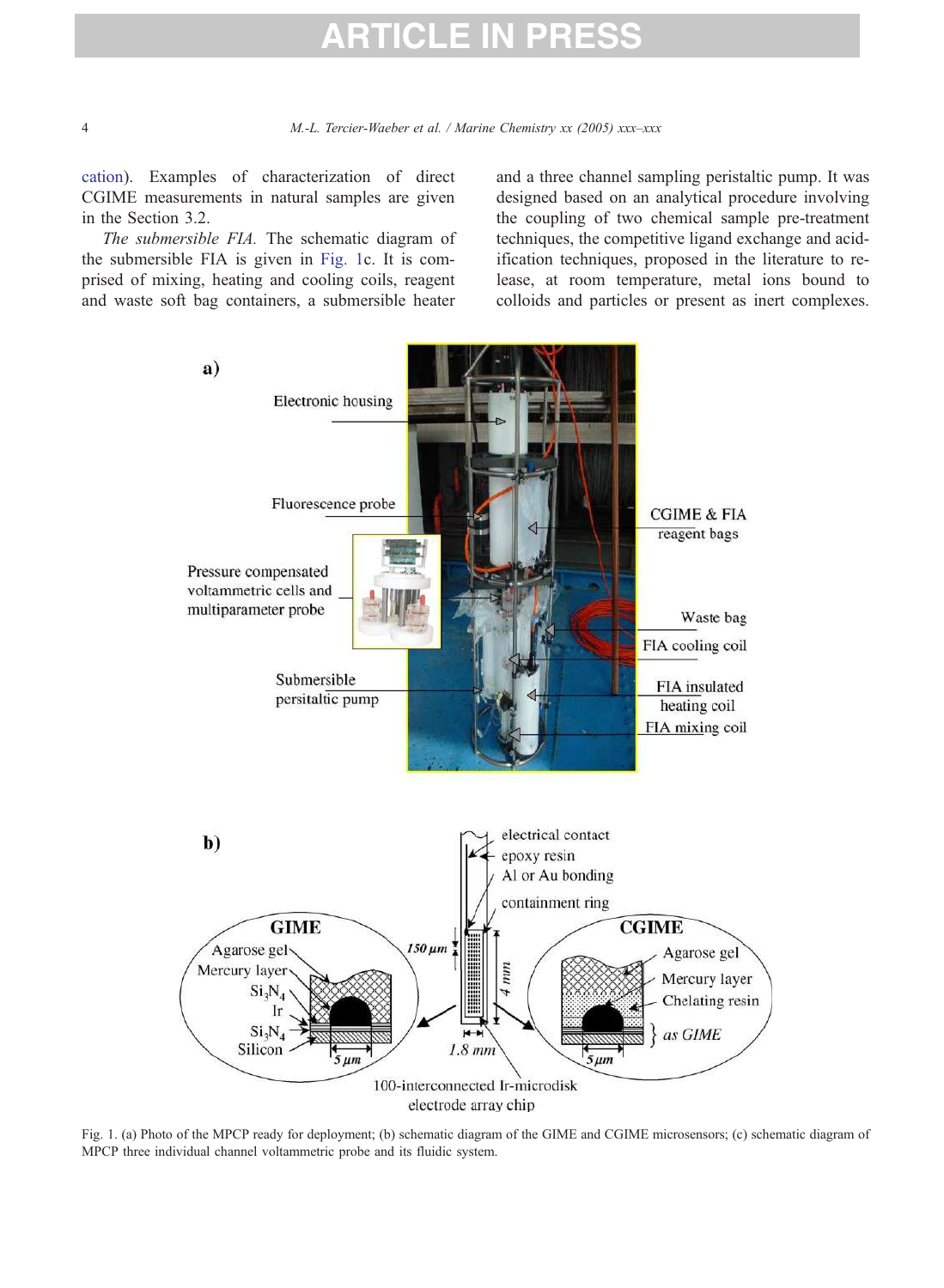### **ARTICLE IN**





The main steps and principles of this procedure are (1) addition of triethylenetetramine (TRIEN) for competitive exchange with natural ligands, and in particular those which form unstable complexes in acidic media such as humic acid complexes; (2) acidification at pH  $2$  (HNO<sub>3</sub>) to release metal ions bound or complexed; (3) controlled mixing and/or heating of the pre-treated sample to enhance the reaction rate and the efficiency of the metal ion exchange/release. Coupled to the channel 3 of the MPCP voltammetric probe (see below), it allows in situ, automatic, on-line pre-treatment of the sample prior to the SWASV GIME measurements of total extractable metal concentrations. Detailed descriptions of the analytical and technical developments of the submersible FIA system are reported in ([Tercier-Waeber et al., in preparation\)](#page-19-0), and of its characterization and optimization in ([Ter](#page-19-0)cier-Waeber et al., in preparation) and the Section 3.2.

The MPCP probe is comprised of distinct specific modules ([Fig. 1a](#page-3-0), c): an electronic housing; three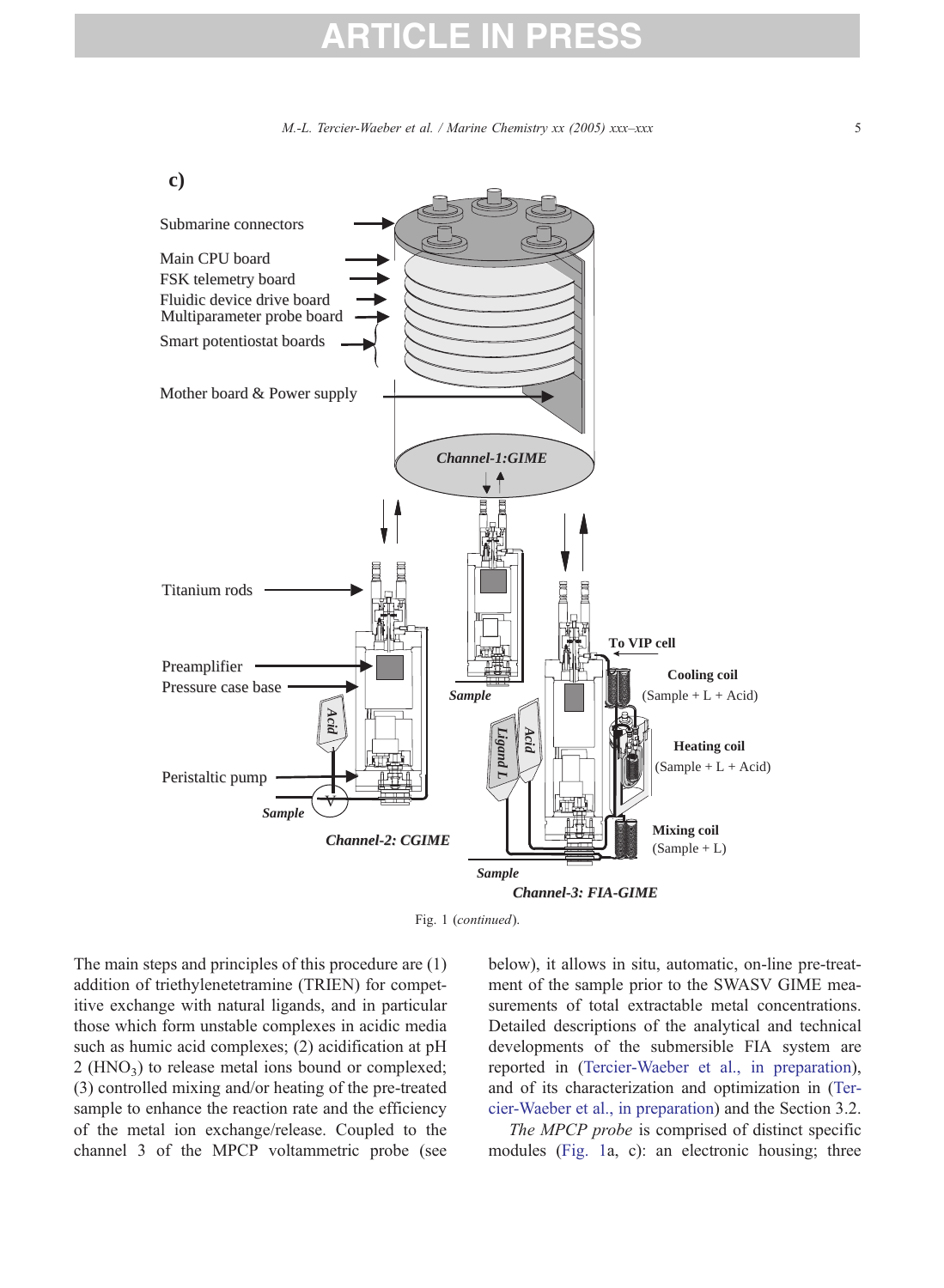pressure compensated flow-through voltammetric cells [\(Tercier et al., 1998\)](#page-19-0), each one screwed on a pressure case base incorporating a preamplifier for the working microsensor and the motor of a submersible sampling peristaltic pump; integrated standard physical, chemical and optical sensors. The electronic housing contains all the hardware and firmware necessary to manage (i) the simultaneous control of the fluidic system and the SWASV measurement of each cell, (ii) the interfacing of the integrated multiparameter probe and the external fluorescence probe for the measurements of the master variables independently or simultaneously to the voltammetric monitoring of the three metal species, (iii) the data acquisition, storage (into a non-volatile memory having its own battery which guaranty high data retention and protection) and transfer via either RS232 (depth  $\leq 100$ 100 m) or high speed FSK telemetry system  $(depth > 100$  m). The pressure compensated flowthrough voltammetric cells are based on a three electrode system: a GIME (channels 1 and 3) or a CGIME (channel 2) working electrode described above; a built-in platinum ring as auxiliary electrode and a home-made manufactured Ag/AgCl/KCl sat. gel/ 1.5% LGL agarose  $-1$  M NaNO<sub>3</sub> suprapur gel reference electrode ([Tercier et al., 1998\)](#page-19-0). The submersible sampling pumps are based on the specially built VIP peristaltic pump ([Tercier et al., 1998\)](#page-19-0) in which optical encoders, for a precise detection of the pump rotor position, and computer control speed of the pump head were added. These technical improvements allow precise control of the sample and reagent flow-rates which, in turn, insures reliable automatic CGIME measurements, FIA on-line sample pre-treatments and FIA sample and reagent dilution factor determination. The tubing used for the fluidic systems is in Teflon (PTFE—polytetrafluoro-ethylene or FET—fluorinated-ethylene-propylene Teflon) or Tygon and the fittings are standard  $1/4 \cdot 28$  thread fittings made of inert, metal free PEEK (poly-etherether-ketone) or Teflon materials (Upchurch Scientific). Power supply of the MPCP and communication between the system and a laptop computer is performed via a single armoured coaxial cable. The system can be connected to either ship board stabilized 220 V or 24 V battery during field trials. The interface between the laptop computer and the MPCP probe is accomplished via a custom-written user friendly Windows management software. This software allows the user, through menus and memo-technique commands, to control and set up the MPCP voltammetric probe operating parameters and functions, such as (i) fluidic and electrochemical parameters, (ii) three channel independent or simultaneous measurements, (iii) calibration, (iv) data "smart" processing (i.e., graphical display, curve smoothing, metal peak current and potential searching, correction of temperature effect ([Tercier-Waeber et al., 1999\)](#page-19-0), calculation of metal concentration using pre-configured calibration curves), (v) diagnostic and maintenance operations of the probe components.

The remote controller is comprised of a buoy controller module (BCM), a computer-driven motorized winch and a control land station based on a cellular phone link. The control land station, through its custom-written Windows management software, allows the user to control the MPCP from a shore station. Three different autonomous pre-defined timescale monitoring/profiling options are available: (i) at fixed depth; (ii) at programmed depths (up to 6); (iii) linear profiling at constant depth step. For the last two measuring options, the motorized winch acts as a lift, moving the MPCP up and down to the next monitoring position. The transfer of the data from the MPCP to the land station can be performed on the user request or automatically at a pre-defined time interval. The land station management software also allows the user to modify the MPCP operating parameters and the remote measuring option as well as to check the status of the MPCP and remote controller components via diagnostic commands. The BCM contains all the hardware and firmware necessary to (i) supervise the monitoring activities of the MPCP, (ii) collect and store the data of the voltammetric, multiparameter and fluorescence probes in a non-volatile memory; (iii) send stored data to the control land station; (iv) up-grade operating and measuring cycle parameters received from the control land station; (v) diagnose and report failures of the MPCP or remote controller components.

### 2.2. Materials and methods

Certified reference materials (CRMs–National Research Council, Ottawa, Canada) of river water (SLRS-4) and near-shore seawater (CASS-4) were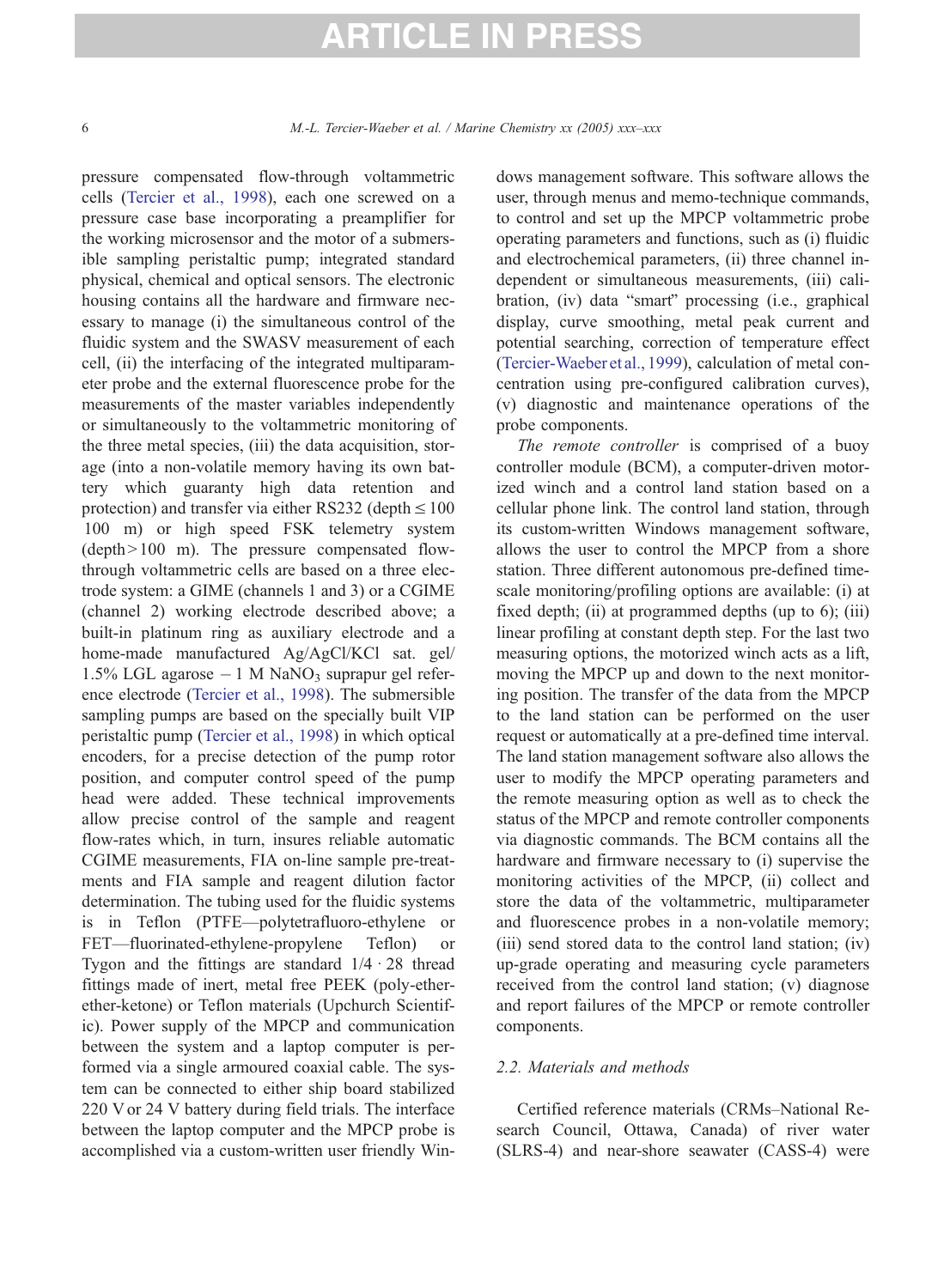purchased from LGL Promochem, Germany. Standard stock solutions of 10  $\mu$ M Cu(II), 5  $\mu$ M Pb(II) and 6 µM Cd(II) were prepared from atomic absorption spectroscopy 1 g  $1^{-1}$  metal standard solutions (Merk) and acidified to pH 2 using suprapur concentrated HNO<sub>3</sub>. All other chemicals were purchased from Merck and were of analytical-reagent grade unless otherwise stated. Water purified with a Milli-Q system (Millipore, 18  $\mu$ S cm<sup>-1</sup>) was used for the preparation of all solutions. Handling of reagents, solutions and samples was performed in a Class-100 laminar flow hood.

Low density polyethylene (LDPE, Nalgene, Fisher Scientific, Switzerland) reagent and sample bottles and polypropylene volumetric flasks (PP, Nalgene, Fisher Scientific, Switzerland) for solution preparations were cleaned by soaking in  $0.1$  M  $HNO<sub>3</sub>$ suprapur for 24 h, Milli-Q water for 12 h, then two times successively in  $10^{-2}$  M HNO<sub>3</sub> suprapur and Milli-Q water for 12 h. After the cleaning steps, the bottles and flasks were filled with  $10^{-2}$  M HNO<sub>3</sub> suprapur and stored in plastic bags. Before use, they were thoroughly rinsed and then filled with Milli-Q water and left to equilibrate for at least 1 h. The sampling bottles were rinsed three times with the water sample before filling up.

Discrete samples for complementary laboratory measurements were collected using peristaltic pumps or GoFlo bottles deployed on a Kevlar rope. Filtration through acid washed  $0.4 \mu m$  pore size polycarbonate membrane was performed on-field. Unfiltered and /or filtered samples, for the measurements of total and/or total dissolved metal concentrations in the laboratory by GIME-VIP/MPCP, were acidified at pH 2 on-board using suprapur concentrated  $HNO<sub>3</sub>$  and subsequently UV-digested in laboratory. UV-digestion of the samples, after addition of  $H_2O_2$  (8.8 mM final concentration), was performed in acid pre-cleaned 30 ml quartz tubes for 5 h at 70  $\degree$ C (400 W medium pressure Hg lamp–Photochemical Reactors, UK) or 12 ml quartz tubes for 2 h at 85  $\degree$ C (500 W medium pressure Hg lamp-Methrohm UV irradiator 705, Switzerland).

The Hg deposition on the Ir substrates of the gel VIP/MPCP microsensor arrays (see (Belmont-Hébert) et al., 1998; Tercier and Buffle, 1996) for gel sensor preparation) was performed at a constant potential of  $-400$  mV in a N<sub>2</sub> deoxygenated 5 mM Hg(CH<sub>3</sub>COO)<sub>2</sub>,  $10^{-2}$  M HClO<sub>4</sub> for the GIMEs and  $10^{-1}$  M HClO<sub>4</sub> for the CGIME solutions using a deposition time of 7 and 8 min respectively. The Hg reoxidation for all sensors was performed by scanning the potential from  $-300$  mV to  $+300$  mV in a N<sub>2</sub> degassed 1 M KSCN solution. The principles and conditions used for the measurements of the distinct trace metal species with the MPCP three individual voltammetric channels are summarized below. Channel 1-GIME voltammetric measurements of the dynamic fraction of trace metals are performed in two steps: equilibration of the agarose gel with the sample followed by SWASV metal measurements inside the gel ([Tercier et](#page-19-0) al., 1998). In this latter technique, the target metal ions are first reduced at a constant potential and pre-concentrated in the Hg (deposition step), than their reoxidation peaks are measured by scanning the potential toward more positive values using a square wave modulation. The conditions used were as follows: sample pumping time=3 min (at 7 ml min<sup>-1</sup>); equilibration time of the agarose gel with the sample  $= 6$ min; second pumping stage of 1 min; specific SWASV settings: deposition  $E =$ initial scanning  $E = -1200$  to  $-1100$  mV; deposition  $t = 10$  to 30 min; final scanning  $E = -50$  to  $+ 120$  mV. Channel 2-CGIME measurements of free metal ion concentrations were performed in three steps: (1) equilibration of the sensor with the sample to accumulate trace metal in proportion to free metal ions on the Microchelex resin; (2) exchange of the sample by a 0.1 M  $NaNO<sub>3</sub>+0.1$  M HNO<sub>3</sub> suprapur solution to release trace metal accumulated and (3) SWASV detection of the trace metal released. The conditions used were as follows: Me accumulation time =  $1$  to  $2$ h with a renewal of the sample in the cell every 15 min; specific SWASV settings: deposition  $E =$ initial scanning  $E = -800$  to  $-900$  mV; deposition  $t = 5$  min; final scanning  $E = +80$  to  $+120$  mV. Channel 3-FIA-GIME measurements of total extractable metal concentration are performed in three steps: (1) on-line sample pre-treatment, based on ligand exchange followed by acidification and heating of the sample, to release trace metal complexed/adsorbed; (2) equilibration of the sensor agarose gel with the pre-treated sample; (3) SWASV detection of total extractable metal concentrations. Two set of conditions, defined as (a) and (b), were used for the on-line sample pretreatment step: ligand stock solution = (a) 150  $\mu$ M, b) 180  $\mu$ M TRIEN; acid stock solution = (a) and (b)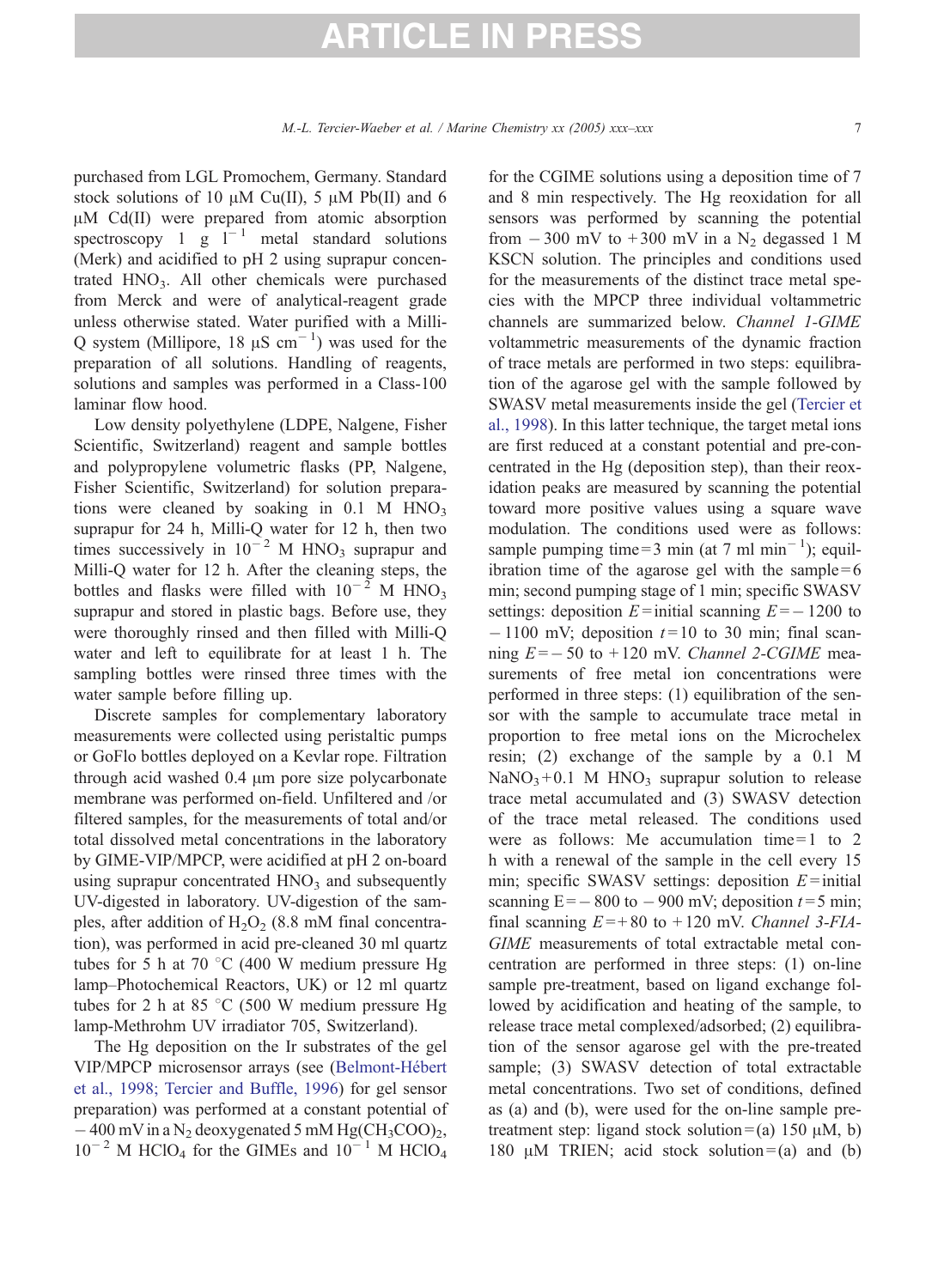$3.3 \times 10^{-2}$ M HNO<sub>3</sub> suprapur; sample, ligand and acid flow-rates: 3.5 ml/min, 2.2 ml/min and 3 ml/min corresponding to dilution factors of 2.5, 4, and 2.9 for the sample, ligand and acid respectively (i.e., final reagent concentrations in the pre-treated samples: (a)  $37.5$   $\mu$ M and (b)  $45 \mu$ M TRIEN, (a) and (b)  $1.1 \times 10^{-2}$  M HNO<sub>3</sub>); equilibration time sample + ligand = (a) and (b) 2 min; equilibration time sample +ligand + acid at 50 °C = (a) 2 min, (b) 4 min; total FIA pre-treatment time: (a) 6 min, (b) 8 min. Other conditions used were as follows: equilibration time of the agarose gel with the pre-treated sample = 6 min; specific SWASV settings: deposition  $E =$ initial scanning  $E = -950$  mV; deposition  $t = 5$  to 15 min; final  $E = 0$  to + 120 mV. SWASV conditions common for the three channels were pulse amplitude =  $25 \text{ mV}$ ; step amplitude = 8 mV; frequency = 200 Hz; a second potential scan, performed under conditions identical to those used for the stripping ramp, to allow background current measurement and subtraction ([Tercier et al.,](#page-19-0) 1998); a pre-cleaning step of 1 min at final scanning E and an equilibrium step of 30 s at initial scanning  $E$ before each stripping (except for CGIME measurements) and background measurements. Calibrations of the three channels were performed in  $0.1$  M NaNO<sub>3</sub> suprapur electrolyte and synthetic sea water (Instant Ocean, Aquarium Systems, France) spiked with various concentrations of Cu, Pb and Cd.

Total metal concentrations in pH 2 and UVdigested discrete samples was measured in the laboratory using a VIP System. Conditions used for (i) the flushing of the cell and the equilibration of sensor gel prior each measurement, and (ii) the SWASV measurements were as reported above for the MPCP channel 1 and channel 3 respectively.

### 3. Characterization and validation of the MPCP components

### 3.1. Reliability and accuracy of the voltammetric multi-channel probe

The reliability and the accuracy of the SWASV measurements of Cu, Pb and Cd using the three individual channels of the MPCP probe were first assessed by installing one GIME sensor in each flow-through voltammetric cell and performing, in laboratory, the following tests simultaneously on the three channels: (i) calibration of the metal ions in  $N<sub>2</sub>$ deoxygenated  $0.1$  M NaN $0<sub>3</sub>$  suprapur (Me concentration ranges of standard solutions: 1 to 8 nM for Pb(II) and  $Cd(II)$ ; 2 to 20 for  $Cu(II)$ ; (ii) measurements of total metal concentrations in UV-digested certified reference materials (CRMs) of riverine (SLRS-4) and sea water (CASS-4).

For the former test, linear calibration curves  $(R^2 \ge 0.99)$  with reproducible slopes were observed for each channel and between the channels using several GIME sensors. Excellent linearity  $(R^2>0.99)$ was also observed for trace metal peak currents as a function of the deposition time in a range of 5 to 45 min. The average normalized calibration slopes (i.e., calibration slopes divided by the deposition time), obtained from two replicate calibrations for three GIME sensors are reported in [Table 1](#page-8-0) for each channel  $(N=6)$  and all the channels  $(N=18)$ , together with the limit of detection (LOD) computed based on a signal to noise ratio of 2 and a deposition time of 15 min. These results are in good agreements with those previously reported for the VIP ([Tercier et al., 1998; Tercier-](#page-19-0)Waeber et al., 1999; Howell et al., 2003). The results obtained for test (ii) are reported in [Table 2.](#page-8-0) The values measured by the three channels were found to be in a good agreement with the certified ones, excepted for Pb in CASS-4. The higher Pb concentrations in CASS-4 obtained from the three channel measurements are presumably due to a contamination during the CRMS sample handling or UV-digestion.

The MPCP probe integrating the three GIME sensors was then used for in situ measurements of the dynamic fractions of Cu, Pb and Cd in Gullmar Fjord (Kristineberg Marine Station, Sweden, August 18–29, 2002). The probe was first deployed from the pontoon of the station (1.5 m depth) and autonomous measurements were performed every 1 h over a total time of 5 h. Relative standard deviations  $\leq 12\%$  were found for the average concentrations of the three metals determined from (i) each individual channel and (ii) over the three channels. The probe was than deployed from the RV Arne Tiselius vessel at various stations and depths together with several VIP probes. Concentrations of the dynamic fraction of the three metals monitored with the three MPCP individual channels and the VIP probes were found to be in good agreement.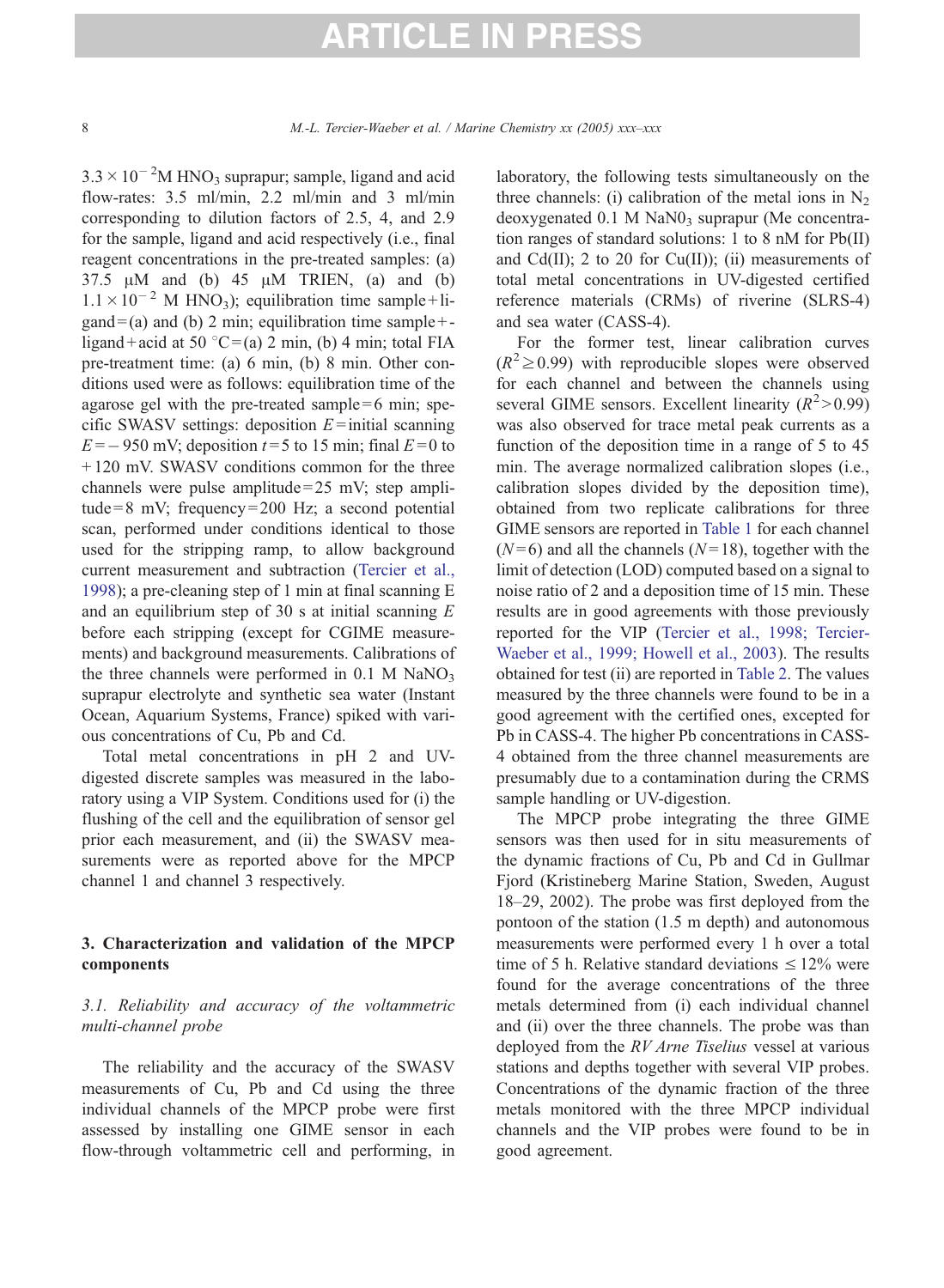M.-L. Tercier-Waeber et al. / Marine Chemistry xx (2005) xxx–xxx 9

<span id="page-8-0"></span>Table 1

GIME-MPCP average normalized calibration slopes and detection limits determined from two replicate calibrations of the trace metals using three different GIME sensors in each channel (i.e.,  $N=6$  for each channel and  $N=18$  for the average values over the three channels)

| Metal ion | Normalized slopes (nA/nM min) | LOD(pM)       |               |                     |                                    |
|-----------|-------------------------------|---------------|---------------|---------------------|------------------------------------|
|           | Channel 1                     | Channel 2     | Channel 3     | Av. channels 1 to 3 | $(t_{\text{dep}} = 15 \text{ mm})$ |
| Cu(II)    | $0.59 + 0.04$                 | $0.55 + 0.05$ | $0.55 + 0.04$ | $0.57 + 0.05$       | 250                                |
| Pb(II)    | $1.25 + 0.07$                 | $1.29 + 0.06$ | $1.32 + 0.06$ | $1.28 + 0.06$       | 30                                 |
| Cd(II)    | $0.58 + 0.03$                 | $0.61 + 0.06$ | $0.60 + 0.05$ | $0.59 + 0.05$       | 55                                 |

The metal calibration was performed in  $N_2$  degassed 0.1 M NaNO<sub>3</sub> suprapur electrolyte using a deposition time of 15 min.

All these results demonstrated the high reliability, accuracy and sensitivity of the voltammetric three individual channels for the simultaneous measurements of one distinct metal fraction. This was a prerequisite condition before the integration of the CGIME sensor and the submersible FIA, to insure further reliable measurements and interpretation of trace metal speciation.

### 3.2. Characterization and optimization of the CGIME sensor and FIA system

The CGIME was applied for the first time to direct measurements of free metal ions in real samples during a fieldwork at the Kristineberg Marine station (Sweden, August 18–29, 2002). As the validation of new technique measurements in complex media is not straightforward, hollow fiber permeation liquid membrane (HF-PLM) coupled to ICP-MS detection was used in parallel to CGIME measurements for comparison purpose. This technique allows the measurements of free metal ions and some lipophilic complexes ([Parthasarathy et al., 1997, 2004\)](#page-18-0). The contribution of lipophilic complexes for in particular Pb and Cd is expected to be negligible due to the low concentrations of these metals in the studied aquatic system and the HF-PLM accumulation time used (typically 2 h). Laboratory measurements with CGIME, made using a standard Metrohm cell (Herisau–Switzerland) and a computer-controlled Amel 433A potentiostat (Milan-Italy), and with HF-PLM were performed in filtered and/or raw, non-acidified samples. These samples were collected, using GoFlo bottles, at different stations and depths in Gullmar fjord, stored at  $4 \degree C$  directly after sampling, and measured as soon as possible (i.e., maximum of 24 h later). In parallel, laboratory measurements of the total extractable metal concentrations were performed in the same samples using a prototype version of the FIA system coupled to the MPCP GIME-channel 3. The total extractable metal concentrations obtained, after an on-line FIA pre-treatment time of 6 min using the conditions (a) of the experimental section, were compared to (i) pH 2 extractable metal concentrations and (ii) total metal concentrations measured in laboratory by GIME-VIP in pH 2 acidified (equilibration time at room T to reach a maximum metal release: 1 h for sea water and  $\leq 60$  h for estuarine

Table 2

Results obtained for analysis of CRMs performed simultaneously using the three MPCP probe voltammetric channels integrating a GIME sensor

| Metal ion | <b>CRM</b> | Certified value (nM) | GIME-MPCP measured value (nM) |                |                |  |
|-----------|------------|----------------------|-------------------------------|----------------|----------------|--|
|           |            |                      | Channel 1                     | Channel 2      | Channel 3      |  |
| Cu(II)    | CASS-4     | $9.31 + 0.87$        | $9.68 + 0.70$                 | $8.98 + 0.90$  | $9.35 + 0.62$  |  |
|           | SLRS-4     | $28.49 + 1.26$       | $27.48 + 1.40$                | $27.90 + 1.12$ | $28.10 + 0.90$ |  |
| Pb(II)    | CASS-4     | $0.05 + 0.02$        | $0.09 + 0.02$                 | $0.11 + 0.03$  | $0.08 + 0.02$  |  |
|           | SLRS-4     | $0.41 + 0.03$        | $0.38 + 0.02$                 | $0.48 + 0.04$  | $0.42 + 0.03$  |  |
| Cd(II)    | CASS-4     | $0.23 + 0.03$        | $0.20 + 0.02$                 | $0.25 + 0.03$  | $0.22 + 0.05$  |  |
|           | SLRS-4     | $0.11 + 0.02$        | $0.13 + 0.02$                 | $0.14 + 0.02$  | $0.09 + 0.02$  |  |

Confidence intervals for measurements taken as two times the standard deviation obtained for 5 replicate measurements.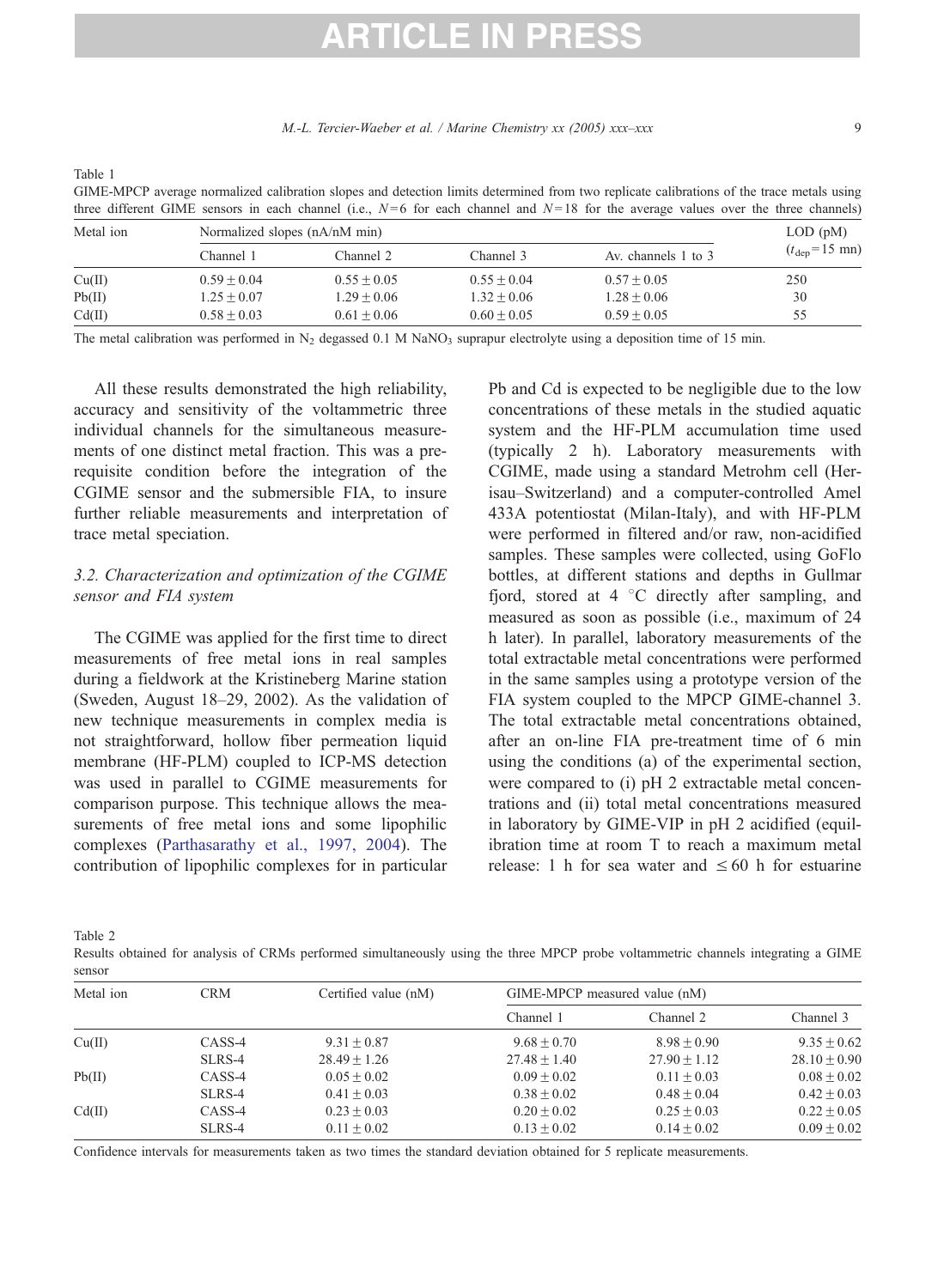<span id="page-9-0"></span>and river samples ([Pei et al., 2000\)](#page-18-0)) and pH  $2+UV$ digested samples respectively.

Typical results of the concentrations of the target metal species obtained with the different techniques in samples collected at two different stations and depths (i.e., above and below the main pycnocline) of Gullmar fjord are given in Fig. 2a. Cu, Pb and Cd concentrations measured using CGIME sensors were found to be lower or relatively similar to those of the HF-PLM/ICP-MS in most of the samples analysed. Concerning the FIA-GIME MPCP measurements, the results showed that Cu and Pb total extractable concentrations are similar to Cu and Pb pH 2 extractable concentrations; Pb total extractable concentrations similar to Pb total concentrations, and Cu total extractable concentrations<Cu total concentrations (typically 65 to 75%; see [Fig. 3a](#page-10-0)). Significant contaminations were observed for the Cd FIA-GIME MPCP measurements performed in the first three samples (Fig. 2a), but data obtained in the last sample (Ingela's 30 m; Figs. 2a, 3a) suggest similar trends for Cd to those observed for Pb.

The CGIME, together with its fluidic system, and the submersible version of the FIA system were then



Fig. 2. Comparison between metal species concentrations measured using the MPCP and complementary laboratory techniques in (a) Gullmar fjord (Kristineberg marine station, Sweden, 18–29 August 2002); (b) breakwater marine coastal area (Plymouth, UK, 26 April 2003). Me tot. total metal concentrations measured in pH 2 +UV digested samples by GIME-VIP; Me tot. ext.—total extractable metal concentrations measured by FIA-GIME-MPCP; Me pH 2 ext.—pH 2 extractable metal concentrations at room T measured by GIME-VIP; Me dyn.—dynamic metal concentrations measured by GIME-MPCP; Me free—free metal ion concentrations measured by CGIME-Amel (measurements in laboratory), CGIME-VIP (on-board measurements) and CGIME-MPCP (in situ measurements); Me free +lipophilic—concentrations of free metal ions + some lipophilic complexes measured by HF-PLM coupled to ICP-MS.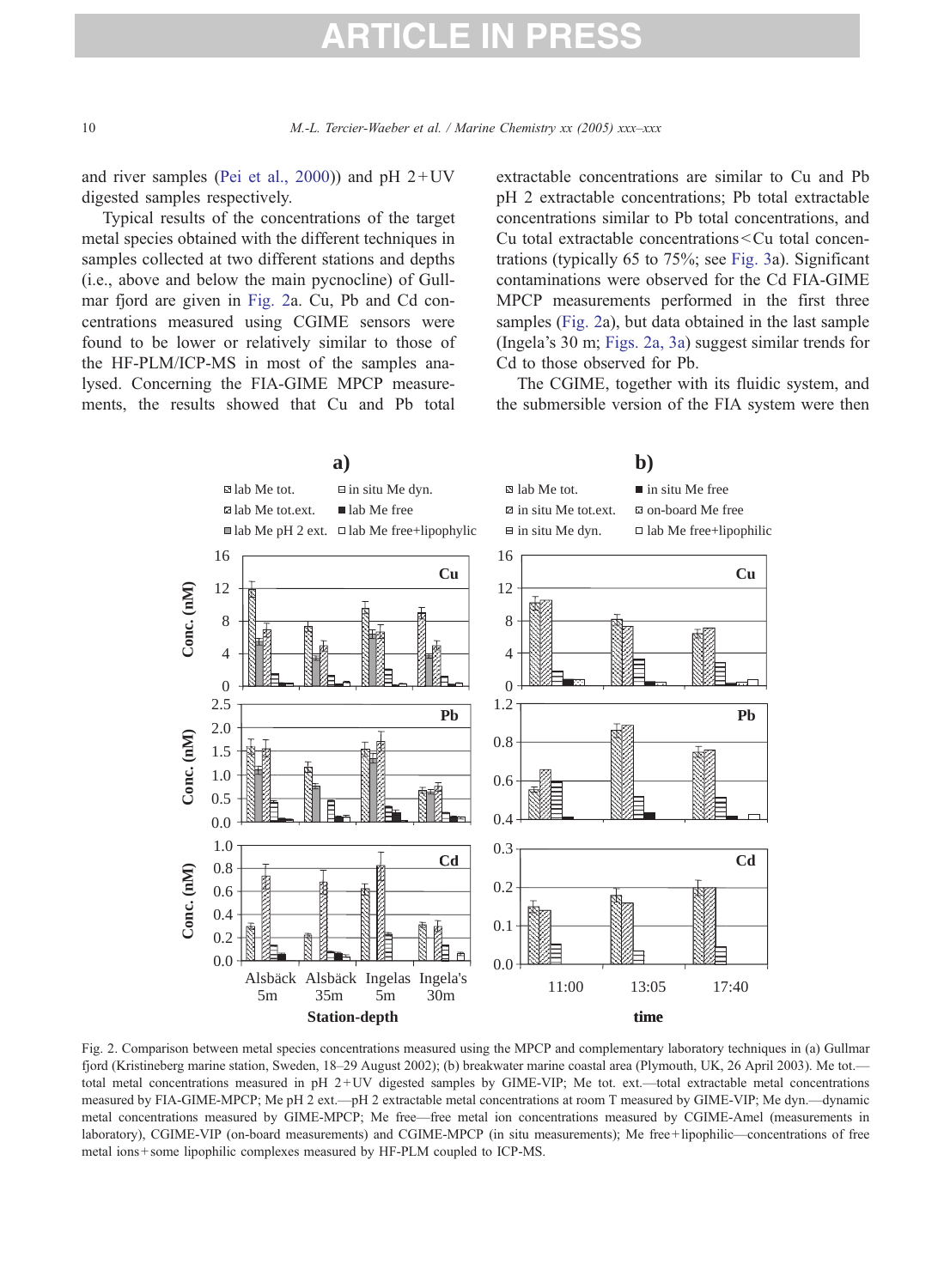M.-L. Tercier-Waeber et al. / Marine Chemistry xx (2005) xxx-xxx 11

<span id="page-10-0"></span>

Fig. 3. Speciation sensitive measurements of copper, lead and cadmium at (a) various stations and depths in the Gullmar Fjord (Kristineberg marine station, Sweden, 18–29 August 2002); (b) one station and three different times in Breakwater marine coastal area (Plymouth, UK, 26 April 2003).

integrated in the MPCP channels 2 and 3 respectively ([Fig. 1c](#page-3-0)) and applied for in situ measurements in coastal sea water (Breakwater–Plymouth, UK, April 26, 2003). The MPCP was deployed at 2.5 m depth, from anchored boat, and in situ measurements performed over a period of ca. 7 h.

In situ CGIME measurements were performed using a metal accumulation time on the chelating resin of 2 h and compared with on-board CGIME-VIP measurements, performed in on-line collected samples at the same depth, using an accumulation time of 1 to 2 h, and with laboratory HF-PLM/ICP-MS measurements performed in a discrete sample. Examples of results obtained at three different times of the monitoring period are given in [Fig. 2b](#page-9-0). Cd free ion concentrations were found to be below detection limit for both CGIME and HF-PLM techniques, and Pb concentration from on-board CGIME measurements could not be detected due to signal noise problems.  $Cu^{2+}$  measured in situ and on-board using CGIME sensors was found to be in good agreement and relatively similar to the free+lipophilic Cu concentration measured in laboratory using HF-PLM/ ICP-MS. Similar concentration of Pb was also observed between in situ CGIME and laboratory HF-PLM/ICP-MS measurements. These results demonstrate the proper functioning of the CGIME fluidic system at depth.

In situ total extractable metal concentration measurements were performed with a time interval of typically 30 min, using a FIA pre-treatment time of 8 min and the conditions (b) of the experimental section. Results obtained were compared with the VIP laboratory measurements of total metal concentrations in pH 2 acidified and UV-digested discrete samples. Typical examples of results are given in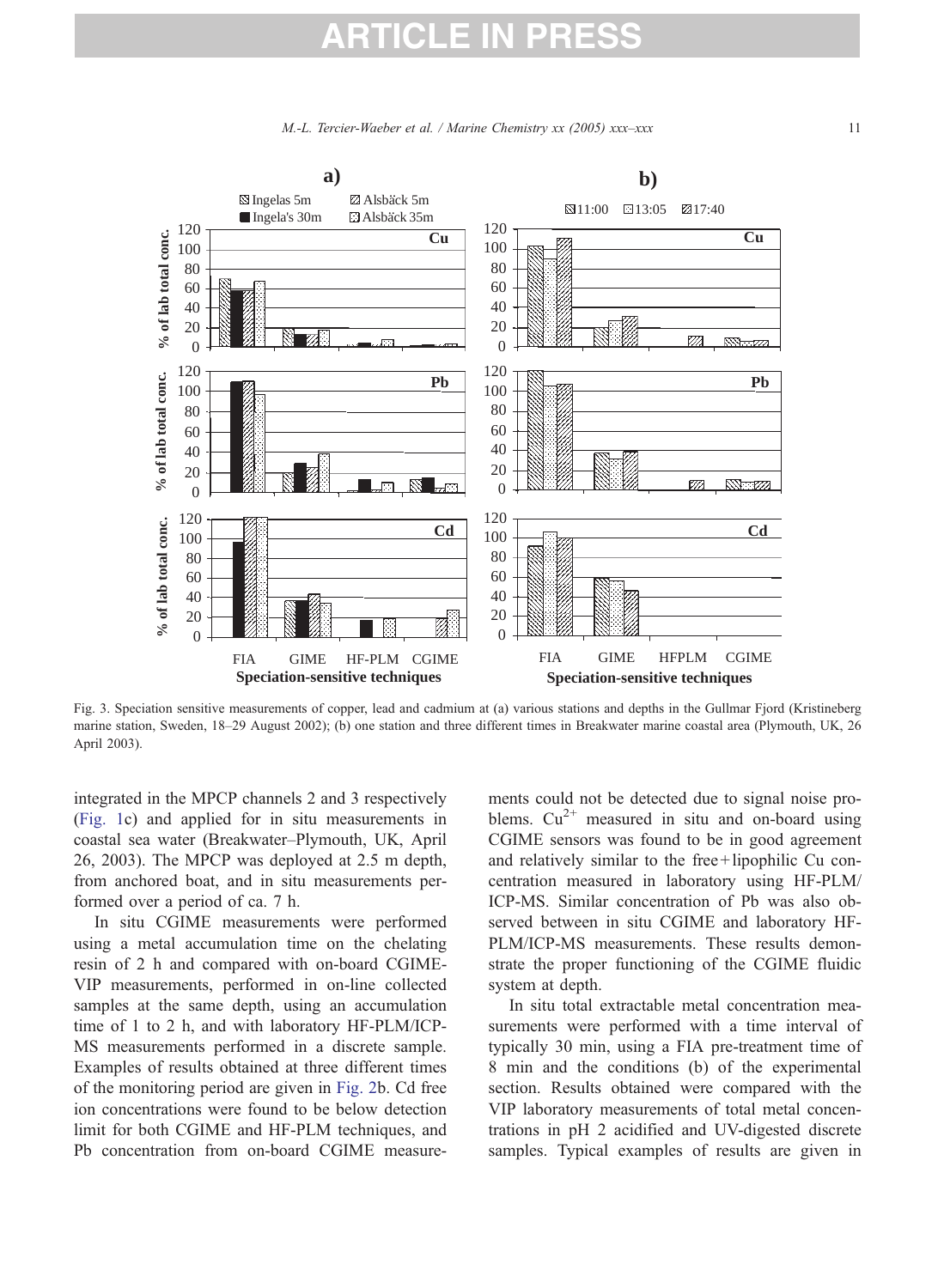12 M.-L. Tercier-Waeber et al. / Marine Chemistry xx (2005) xxx–xxx

[Fig. 2b](#page-9-0). Under the FIA pre-treatment conditions (b) used, an higher efficiency for the release of Cu were observed with a percentage of in situ total extractable to total metal concentrations typically in the range 90 to 110% for Cu [\(Fig. 3b](#page-10-0)). Increase in efficiency under FIA conditions (b) was confirmed by a percentage of Cu recovery  $\geq$  88% obtained for other measurements performed in Southwest England macrotidal estuaries, Northwest Adriatic microtidal estuaries and sea costal area (see example in [Fig. 8b](#page-16-0)). Percentage of recovery for Pb and Cd was found to be typically  $100 \pm 8\%$ ([Fig. 3](#page-10-0)b). These results show that only a small proportion of metals, and in particular of Cu, present as refractive organic complexes, i.e., complexes which can be dissociate only under drastic chemical conditions, are not detected. These findings demonstrated the usefulness of the FIA as it allows fast, in situ voltammetric measurements of the maximum amount of metals which may be release in case of drastic variation of the physicochemical conditions of the media (e.g., problem of acidification).

### 3.3. Evaluation of the MPCP speciation capability

The data collected during the two field preliminary tests reported in Section 3.2 provided a first opportunity to evaluate a set of different speciation-sensitive techniques, i.e., GIME, CGIME and HF-PLM and to assess the potentiality of the MPCP as new analytical tool for in situ trace metal analysis and speciation. For this purpose, the data obtained with the above techniques and with the FIA-GIME were reported as percentage of laboratory total metal concentrations measured in pH 2 and UV-digested discrete samples ([Fig. 3\)](#page-10-0).

Similar trends were mostly observed for the measurements at the two stations and depths of Gullmar fjord ([Fig. 3a](#page-10-0)) and the temporal measurements at a given site of Breakwater coastal sea area ([Fig. 3b](#page-10-0)). The measured fraction decreases in the order  $GIME > HF-PLM \ge CGIME$  for each metal monitored. This is what one would expect from the theory and the validation in laboratory of the different analytical techniques (Buffle and Horvai, 2000; Nöel et al., submitted for publication; Parthasarathy et al., 1997, 2004). In particular, CGIME which has the aim to measure free metal ions yields similar values or slightly lower that HF-PLM which measures free metal ions and some lipophilic complexes; CGIME and HF-PLM data are significantly lower that GIME for free metal ions and small labile complexes with size of few nanometers, but greater than the value reported using an indirect determination of free metal ion concentrations by competitive ligand-exchange voltammetric methods ([Xue and Sigg, 2002\)](#page-19-0); GIME data considerably lower than the values of the total extractable fraction obtained with FIA-GIME which, under optimum FIA pre-treatment conditions ([Fig. 3b](#page-10-0)), are similar, or slightly lower for Cu, to total metal concentrations measured in pH 2 and UVdigested samples using traditional laboratory techniques. Within each technique, the measured metal fractions increase in the order  $Cu < Pb < Cd$  ([Fig. 3a](#page-10-0) and b), which is in agreement with the theoretical expected complexation behavior of the three target metals in sea water. These findings demonstrate the capability of the MPCP as a tool for simultaneous in situ monitoring of environmental relevant distinct fractions of metal species.

### 4. Environmental applications

The MPCP has been applied for attended, unattended and remote monitoring of trace metal speciation and master variables in various estuarine and coastal sea waters. The preparation of the sensors and the calibration of the system were performed in laboratory the day before the first field deployment. Two Me standard solutions were then measured every 2 to 3 days during the field surveys. Typical examples of voltammograms, calibration curves and on-board Me standard solution measurements are reported in [Fig. 4.](#page-12-0) Standard deviations obtained for the three channel metal average calibration slopes were found to be  $\leq 10\%$  (N = 5) for the three metals. Variations of maximum  $-10\%$  were observed between the metal signals obtained for the standard solution measurements during field surveys and the calibration in laboratory, even for a continuous application of the MPCP, without renewal of the sensor mercury layers, up to 8 days (maximum time tested, see examples in [Fig. 4b](#page-12-0)). These results confirm those previously reported for the reliability and the long-term stability of the GIME and CGIME sensors ([Tercier-Waeber](#page-19-0) and Buffle, 2000; Nöel et al., submitted for publica-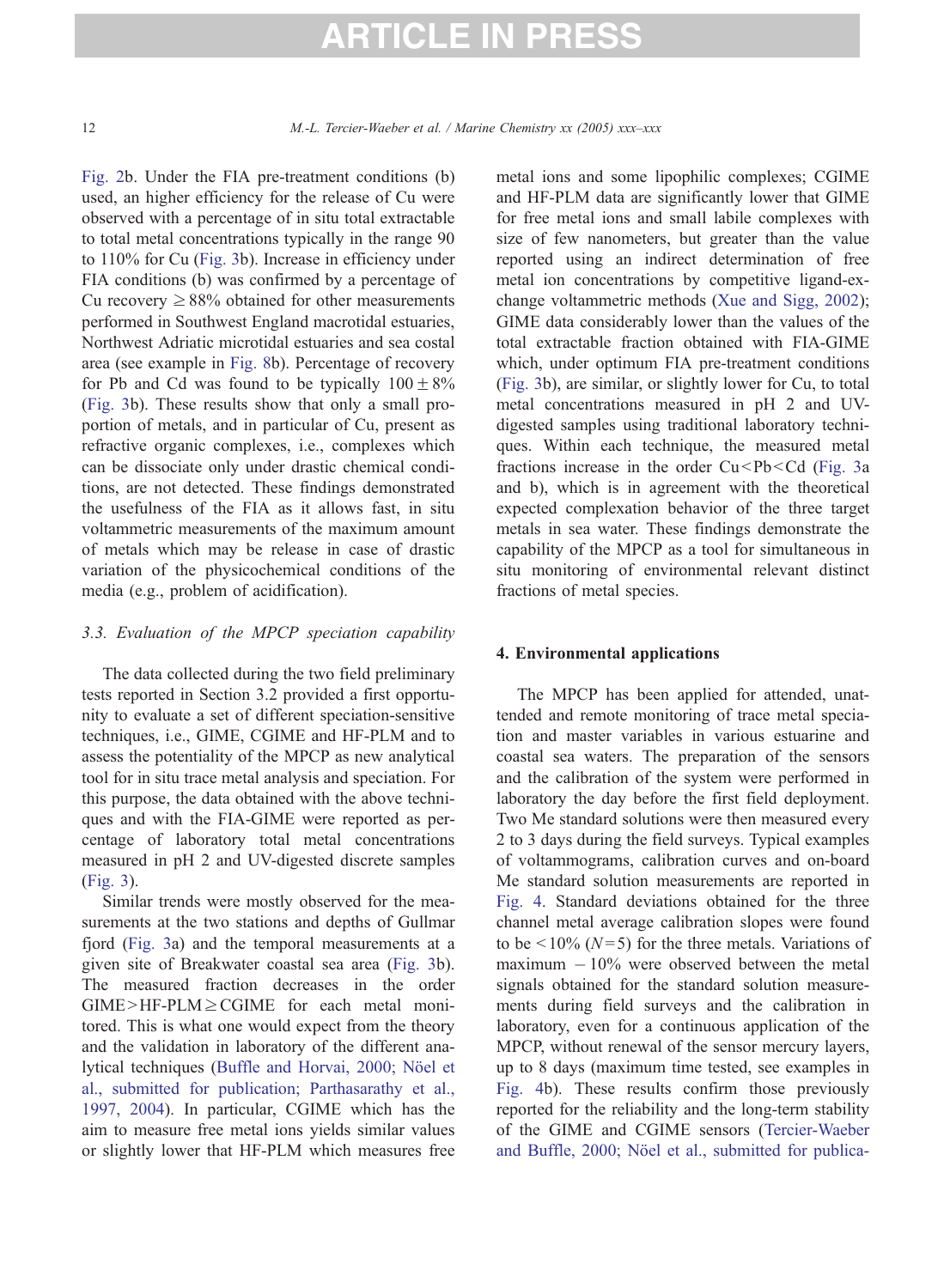M.-L. Tercier-Waeber et al. / Marine Chemistry xx (2005) xxx-xxx 13

<span id="page-12-0"></span>

Fig. 4. (a) Examples of voltammograms obtained for GIME, CGIME and FIA-GIME measurements performed with the MPCP in nondeoxygenated: pH 3.5, 0.1 M NaNO<sub>3</sub> spiked with 8 nM Cu, 4 nM Pb and 4.8 nM Cd; 0.1 M NaNO<sub>3</sub> spiked with 8 nM Cu and Pb, 12 nM Cd; synthetic sea water spiked with 8 nM Cu, 4 nM Pb, 4.8 nM Cd, respectively. FIA sample dilution factor = 2.5. (b) GIME, CGIME and FIA-GIME calibrations curves and metal standard solution measurements obtained in laboratory and on-board ship respectively before and during an Adriatic cruise (Italy, 27 October to 2 November 2002).

tion) and the absence of memory effect from in situ measurements ([Tercier et al., 1998\)](#page-19-0). Typical examples of MPCP results obtained from field surveys are presented below.

### 4.1. Temporal variation of trace metal speciation in macrotidal estuaries

The MPCP was applied to monitor trace metal speciation and master variables during a tidal cycle at one geographical point of the Fal estuary. The Fal estuary, located in Cornwall in south west of England, is a complex of creeks and tidal rivers extending 17 km inland in an area having a long mining history. It is characterized by strong variations in flow and turbidity and subject to enhanced inputs of trace metals from mining waste discharge and run-off of the surrounding contaminated land. The MPCP was deployed at 2 m depth at the entrance of the Restronguet creek, from an anchored boat, and in situ, continuous measurements performed over a period of ca 10 h on April 30, 2003.

The MPCP results obtained for the concentrations of the distinct fractions of Cu, Pb and Cd together with the salinity and turbidity data are given in [Fig. 5.](#page-13-0) These speciation data show that freshwater is an important source of Cu and Pb associated to particulate and colloidal species (i.e., difference between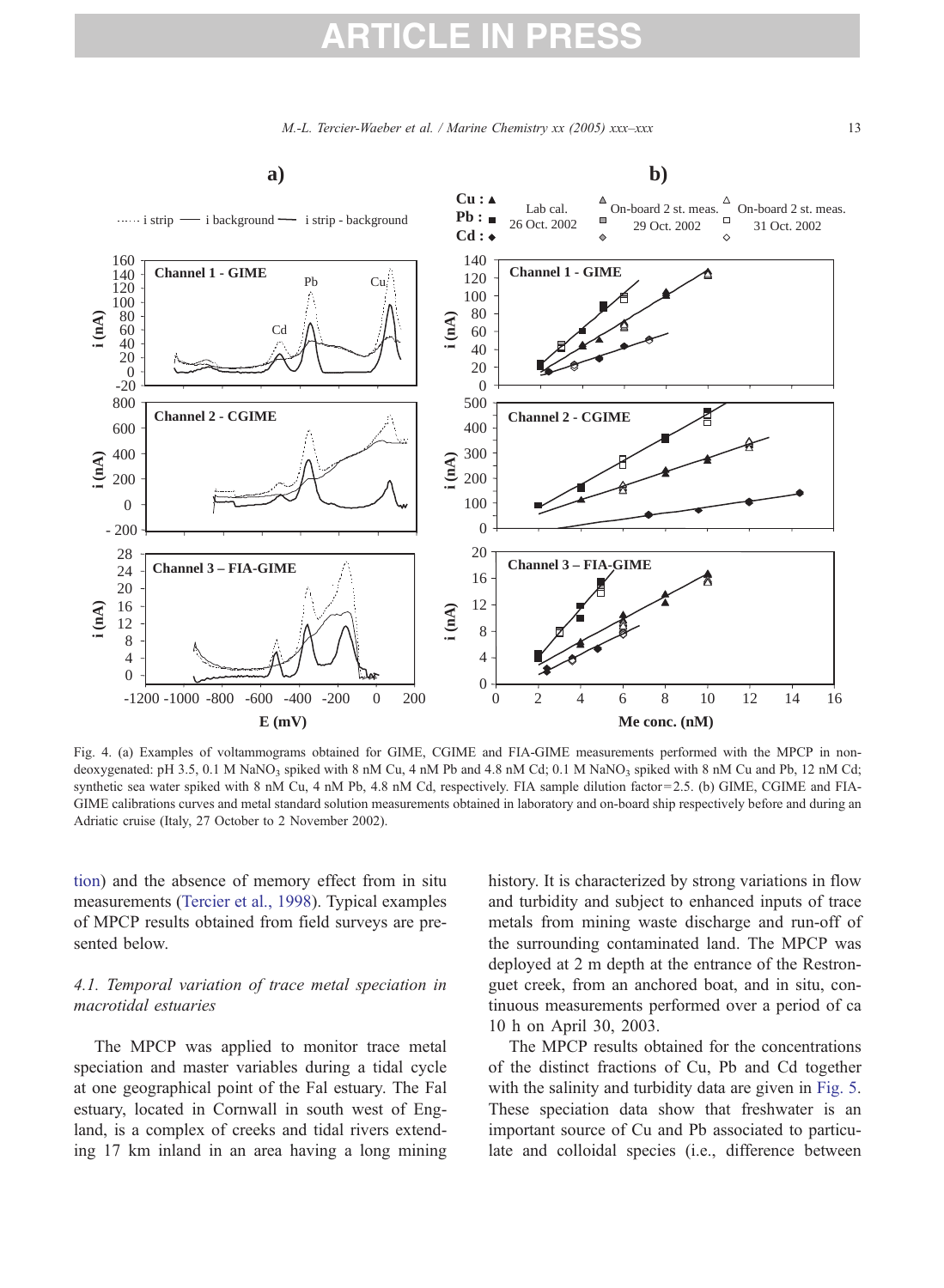<span id="page-13-0"></span>14 M.-L. Tercier-Waeber et al. / Marine Chemistry xx (2005) xxx–xxx



Fig. 5. In situ MPCP monitored (a) salinity, (b) turbidity and (c) to (e) trace metal distinct fractions at the Restronguet point of the Fal Estuary during a tidal cycle (UK—30 April 2003).

total extractable and dynamic species at low water) in the estuary water. Comparison with turbidity data shows that there is another temporal source of these species, in particular for Cu and Pb (i.e., peaks at 13:25 and 15:25), linked to a re-suspension of sediment by tidal and wind forces, and/or small boat activity in this shallow estuary. Freshwater is found to be also an important source of Cu and Cd dynamic species, with a potential toxicity impact for coastal biota at long-term. In contrast, the free Pb and Cu concentrations were found to be lower at low water compared to high water (free Cd concentrations were found to be lower that the detection limit of the CGIME sensor) while the dynamic Pb concentrations were found to be relatively constant over the complete tidal cycle. The ratios of particulate/colloidal species, dynamic species and free metal ion concentrations to total extractable concentrations were found to vary in various proportions for the three metals within the tidal cycle. These findings clearly confirm the necessity of continuous, real-time monitoring of trace metal speciation (versus total metal concentrations), simultaneously to other master variables, to interpret the biogeochemical cycles of the trace elements and to evaluate their long-term impacts.

### 4.2. Monitoring of trace metal speciation gradients in the Po estuary and its plume

The MPCP was also applied to measure Cu and Pb concentrations and speciation gradients together with master variables in the Po estuary and its plume, during an Adriatic oceanographic cruise carried out on board G. Dallaporta vessel (IRPEM-CNR, Ancona, Italy) from October 27 to November 2, 2002. The Adriatic Sea is characterized by low tidal range and important pollution inputs, concentrated mainly in the northwest area where the river Po enters the sea. The Po is the longest river in Italy and it crosses the entire northern part of the country, one of the most industrialized area in Europe. The river flows to the sea through a delta of  $400 \text{ km}^2$ , contributing to about 50% of the total freshwater discharge load to the shallow Northern Adriatic basin (average depth  $\sim$  30 m). Due to the prevailing marine currents (Northward along the Croatian coast and Southward along the Italian coast) pollutants discharged by the river Po mainly affect the Italian coast to approximately the city of Ancona.

The MPCP was deployed at various stations and depths along the Po plume toward the open sea, direction East–South East. The concentrations of the three distinct fractions of Cu and Pb obtained from MPCP in situ measurements are reported in [Fig. 6.](#page-14-0) A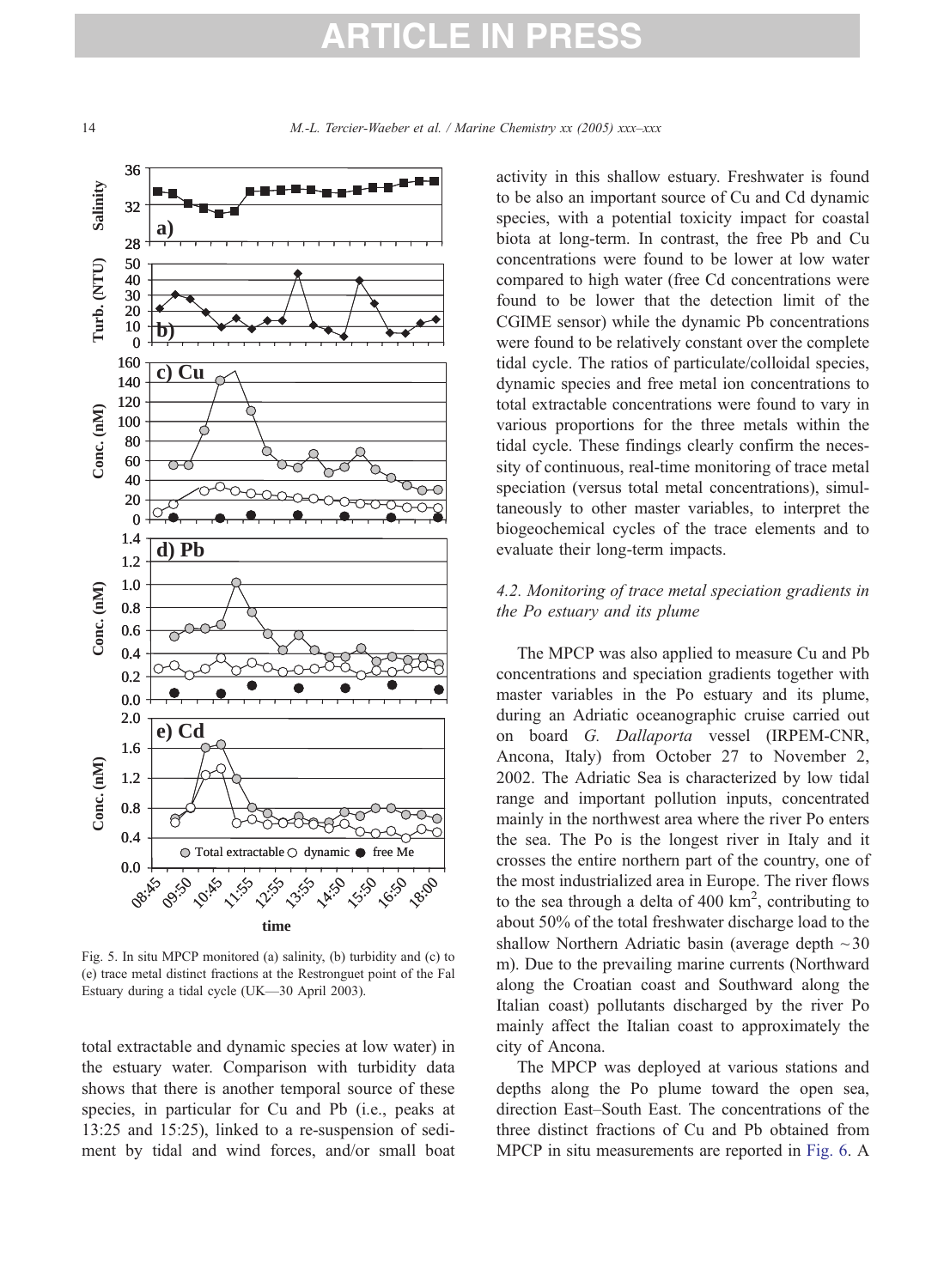## **ACLE IN**

<span id="page-14-0"></span>

#### M.-L. Tercier-Waeber et al. / Marine Chemistry xx (2005) xxx–xxx 15

Fig. 6. (a) Cu and (b) Pb speciation monitored in situ with the MPCP at various stations and depths in the Po river plume (Adriatic cruise—Italy, 27 October to 2 November 2002). Concentrations of total extractable and dynamic Me concentrations reported are average of three FIA-GIME and GIME respectively replicate measurements. Concentrations of free metal ions are average of two replicate CGIME measurements.

decrease in the Cu and Pb total extractable and dynamic concentrations as a function of both the distance from the Po mouth and the depth (in particular between the 0.2 m surface water and the deepest layers) were observed. Comparison with the data of the master variables, measured simultaneously, showed that the decrease of these metal species is mainly correlated to the variation in salinity ([Fig.](#page-15-0) 7a–b, d–e), i.e., to the mixing of the Po river and the Adriatic sea waters. The Cu and Pb free metal ion concentrations do not show the same trends. The Cu free ion concentrations were found to be more correlated to Chlorophyll  $a$ , i.e., to the primary productivity that to the salinity ([Fig. 7c](#page-15-0)), whereas Pb free ion

concentrations were found to be very low (typically 0.01 nM) and relatively constant ([Fig. 7f](#page-15-0)). These results suggest that a significant proportion of  $Cu^{2+}$ is either assimilated by the phytoplankton or complexed by their exudates, or even both. The role of biota is supported by the fact that  $Pb^{2+}$ , which is known to be not easily assimilated, does not follow the same trend as  $Cu^{2+}$ .

### 4.3. Remote MPCP monitoring and profiling in marine coastal area

The MPCP coupled to the remote controller was used in marine coastal area during a fieldwork at the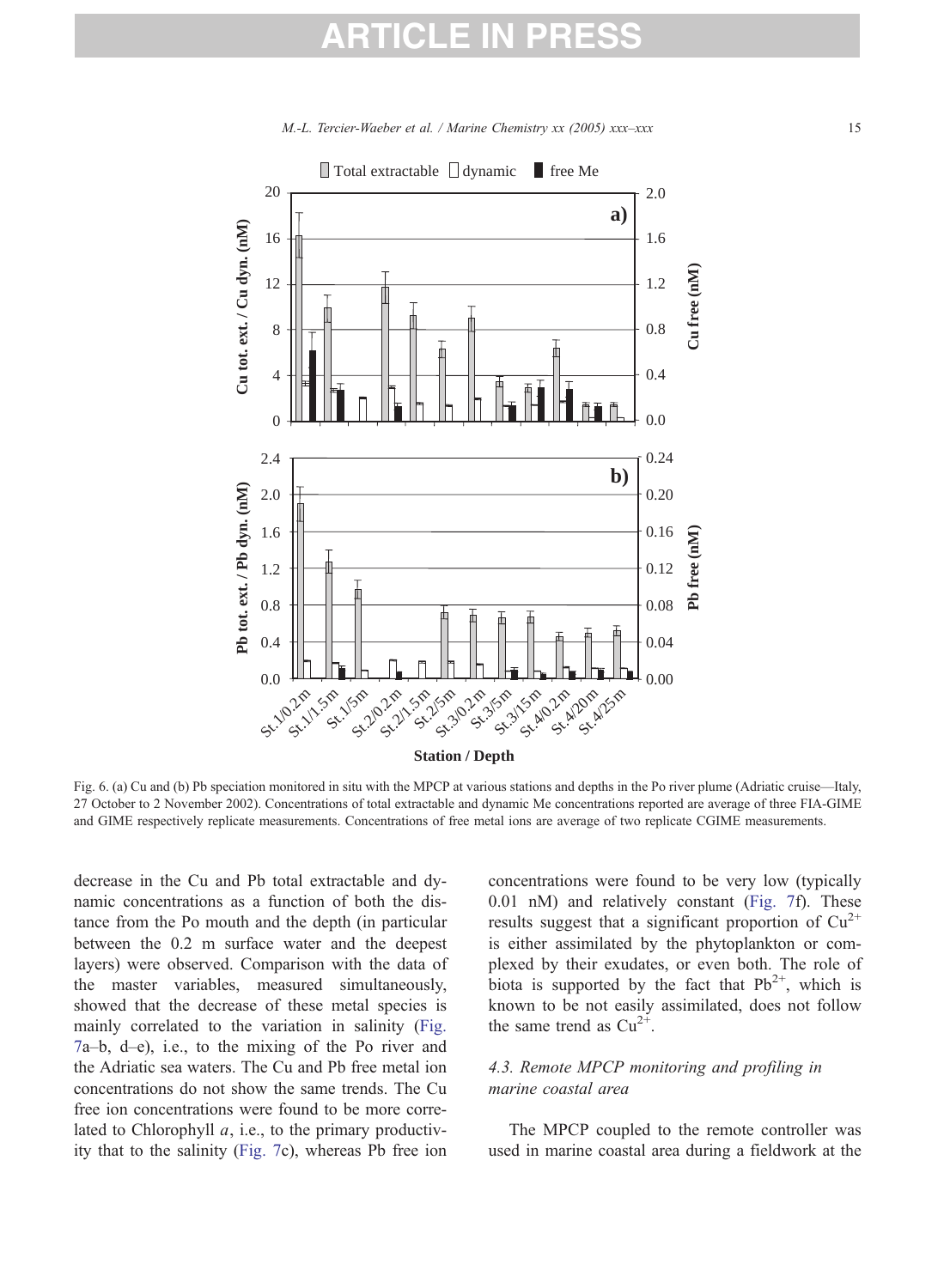### **ARTICLE IN**



<span id="page-15-0"></span>16 M.-L. Tercier-Waeber et al. / Marine Chemistry xx (2005) xxx–xxx

Fig. 7. Concentrations of Cu (a to c) and Pb (d to f) species as a function of salinity and chlorophyll a monitored in situ, simultaneously, with the MPCP at various stations and depths in the Po plume (Adriatic cruise, Italy, 27 October to 1 November 2002).

CNR Acqua Alta Platform, Venice, from June 30 to July 3, 2003. The Acqua Alta Platform is located in the Northern Adriatic Sea (latitude:  $45^{\circ}$  18'  $51''$ North, longitude:  $12^{\circ}$  30' 30" East), 16 km of the coastline of Venice, on 16 m of depth. Two MPCPs were deployed. Remote MPCP monitoring/profiling with automatic data transfer were done with the MPCP 1 from 1 to 3 July using the three autonomous measurement options, i.e., at constant depth (3 m— July 1, 10:30 to 15:30), linear profiling using a constant depth step  $(2, 8 \text{ m}$ —July 1–2, 19:00 to 07:00; 4, 8, 12 m—July 2, 09:30 to 17:30; 2, 4, 6 m—July 2–3, 19:30 to 03:00) and at programmed depths (10, 12, 9, 2 m—July 3, 06:30 to 14:00). The time interval between each measurement cycle was 2 h 30. At each cycle, one CGIME measurements and two replicate GIME and FIA-GIME measurements, with a time interval of 30 min between the replicates, were made. For comparison purpose, attended profiling (1.5, 4, 6.5, 9, 12 m), based on three replicate GIME and FIA-GIME and one CGIME measurements at each depth, and surface monitoring at 4 m from a minimum to a maximum tide were made with the second MPCP system (MPCP 2) on July 2 and 3 respectively. GoFlo discrete samples were collected for complementary laboratory voltammetric total metal concentration measurements in pH 2, UVdigested samples.

The range of values obtained with both systems over the complete period for profiling and surface monitoring of the Cu fractions and the master variables is given in [Figs. 8 and 9](#page-16-0) respectively. Significant variations of all the parameters as a function of both time and depth were observed within experimental errors. The ranges of the three metal fraction concentrations (see example for Cu in [Fig. 8b](#page-16-0)) and of the master variable values ([Fig. 8a](#page-16-0)) monitored at the various depths with both MPCP systems were similar demonstrating the reliability of the MPCP probes as well as of the unattended measurements performed with the remote controller supported MPCP. By examining in more detail the surface data, the salinity values monitored at 4 m depth during a minimum to a maximum tidal cycle using the MPCP 2 ([Fig. 9B](#page-17-0)–a) and of the MPCP 1 at 2 m depth measured at various time over the 3 days of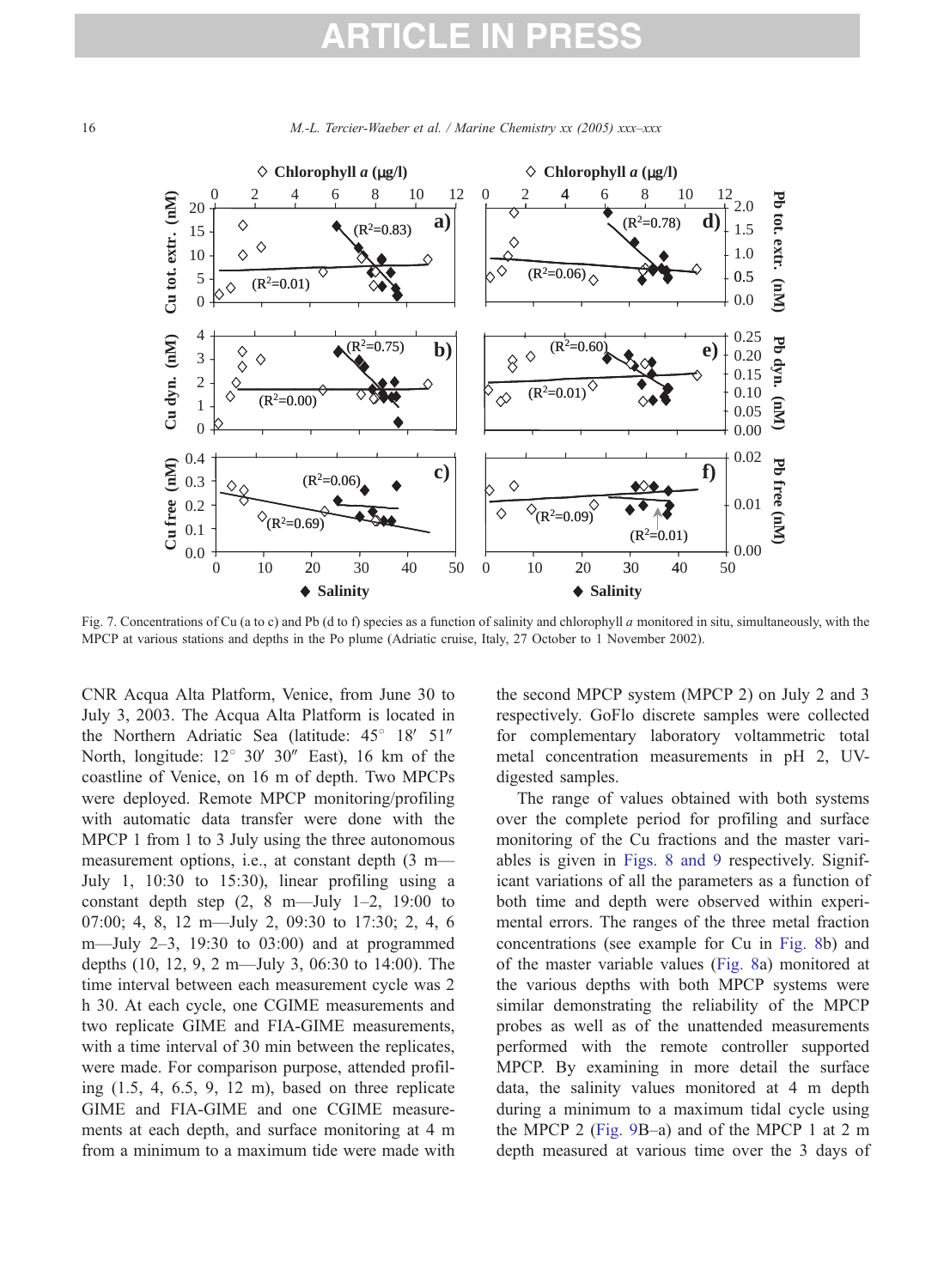<span id="page-16-0"></span>

M.-L. Tercier-Waeber et al. / Marine Chemistry xx (2005) xxx–xxx 17

Fig. 8. Data windows of (a) master variables and (b) Cu distinct fractions obtained from remote MPCP 1 profiling and attended MPCP 2 surface monitoring and profiling in the Northern Adriatic sea water (CNR Acqua Alta Platform, Venice, Italy, 1 to 3 July 2003). Note: 1 measurement at each depth for CGIME MPCP 2 Cu free ion profiling.

unattended deployment period ([Fig. 9A](#page-17-0)–a) show that this marine site is still influenced by freshwater input; and that the temporal variations of trace metal speciation and bio-physicochemical conditions are, at least partially, related to this freshwater advection. This was supported by the significant increase of the three element total extractable concentrations as well as of the Pb and Cd dynamic concentrations as a function of the decrease in salinity observed on the plots of the three target element fractions as a function of salinity (see examples for Cu in [Fig. 9](#page-17-0)A–b,c and B–b). This trend is very similar to the one observed for the spatial variations of the above species in the Po plume. Similar trend was also observed for Cu and Pb free metal ions,

i.e.,  $Cu^{2+}$  correlated to chlorophyll a (see examples in [Fig. 9B](#page-17-0)–c) and  $Pb^{2+}$  remained relatively constant. The only significant difference observed was for the variation of the concentration of the Cu dynamic fraction, which, in this case, was found to be more correlated to chlorophyll  $a$  ([Fig. 9B](#page-17-0)-c) than to the salinity ([Fig. 9A](#page-17-0)–c). This suggests a potential bioavailability of some small labile Cu complexes, which is supported by a larger decrease in the Cu dynamic concentrations compared to the Cu free ion concentrations at the higher chlorophyll a concentrations. However, more systematic studies, like in the case of coastal lake water ([Tercier-Waeber and Buf](#page-19-0)fle, 2000), have to be made to confirm this. For this purpose, remote seasonal MPCP monitoring of trace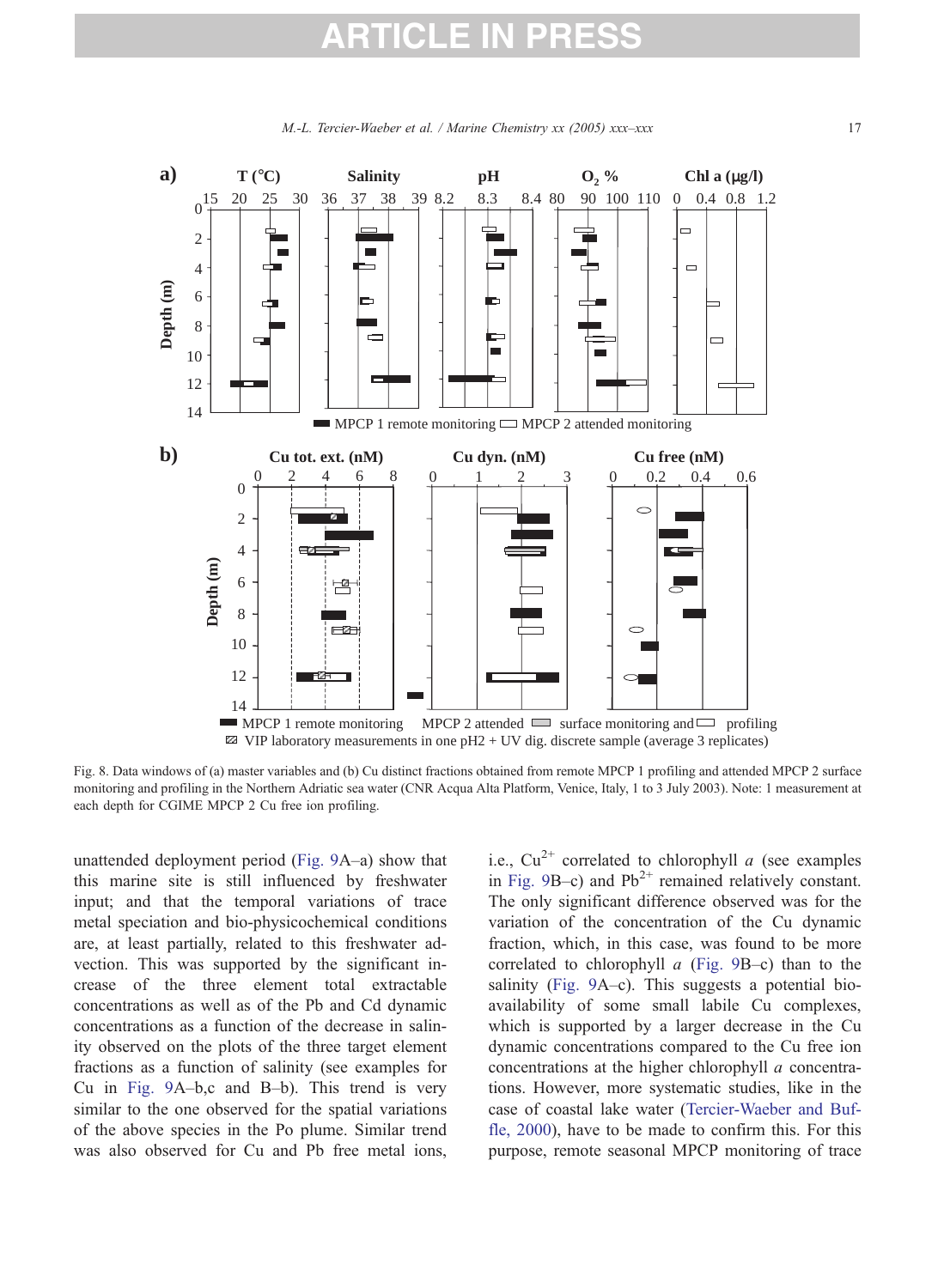### **ACLE IN**

<span id="page-17-0"></span>18 M.-L. Tercier-Waeber et al. / Marine Chemistry xx (2005) xxx–xxx



Fig. 9. (A) Remote MPCP 1 monitored (a) salinity and (b) Cu speciation at 2 m depth at various date (1 to 3 July 2003) and times; and (B) attended MPCP 2 monitored (a) salinity and chlorophyll a, (b) Cu speciation at 4 m during a minimum to a maximum tidal cycle on 3 July 2003 in the Northern Adriatic sea (CNR Acqua Alta Platform, Venice, Italy). Concentrations of the Cu distinct species as a function of (A–c) salinity and (B-c) chlorophyll a monitored with the MPCP 1 and the MPCP 2 respectively.

metal speciation and chlorophyll  $a$  is of particular interest.

#### 5. Summary and perspective

It has been demonstrated that the recent improvements in voltammetric sensors, cell and probe coupled to breakthrough in electronic, micromechanic, fluidic automation and data processing allow the development of remote submersible analytical systems allowing reliable long-term, simultaneous measurements of distinct relevant fractions of priority trace metal pollutants as well as master variables. Even if the MPCP is at its infancy, its field applications in various estuarine and marine coastal systems have shown its capability for high-resolution, sensitive trace metal speciation and master variable measurements. These studies have led to important findings demonstrating the potentiality of such system for cost effective, efficient environmental monitoring and pollution control of priority trace metal pollutants.

In particular, the results of the work presented in this paper have shown that the concentrations of the so-called total dissolved metals, obtained from measurements in  $0.4 \mu m$  pore size membrane filtered, pH 2 acidified and UV-digested samples, are significantly different from the Me fractions measured in situ with the CGIME and GIME-MPCP (e.g., [Fig.](#page-9-0) 2b). In addition, the proportion of these two later fractions are significantly influenced by the physical and biogeochemical processes (e.g., [Figs. 5, 7, 9\)](#page-13-0). All this strongly suggests that the conventional mon-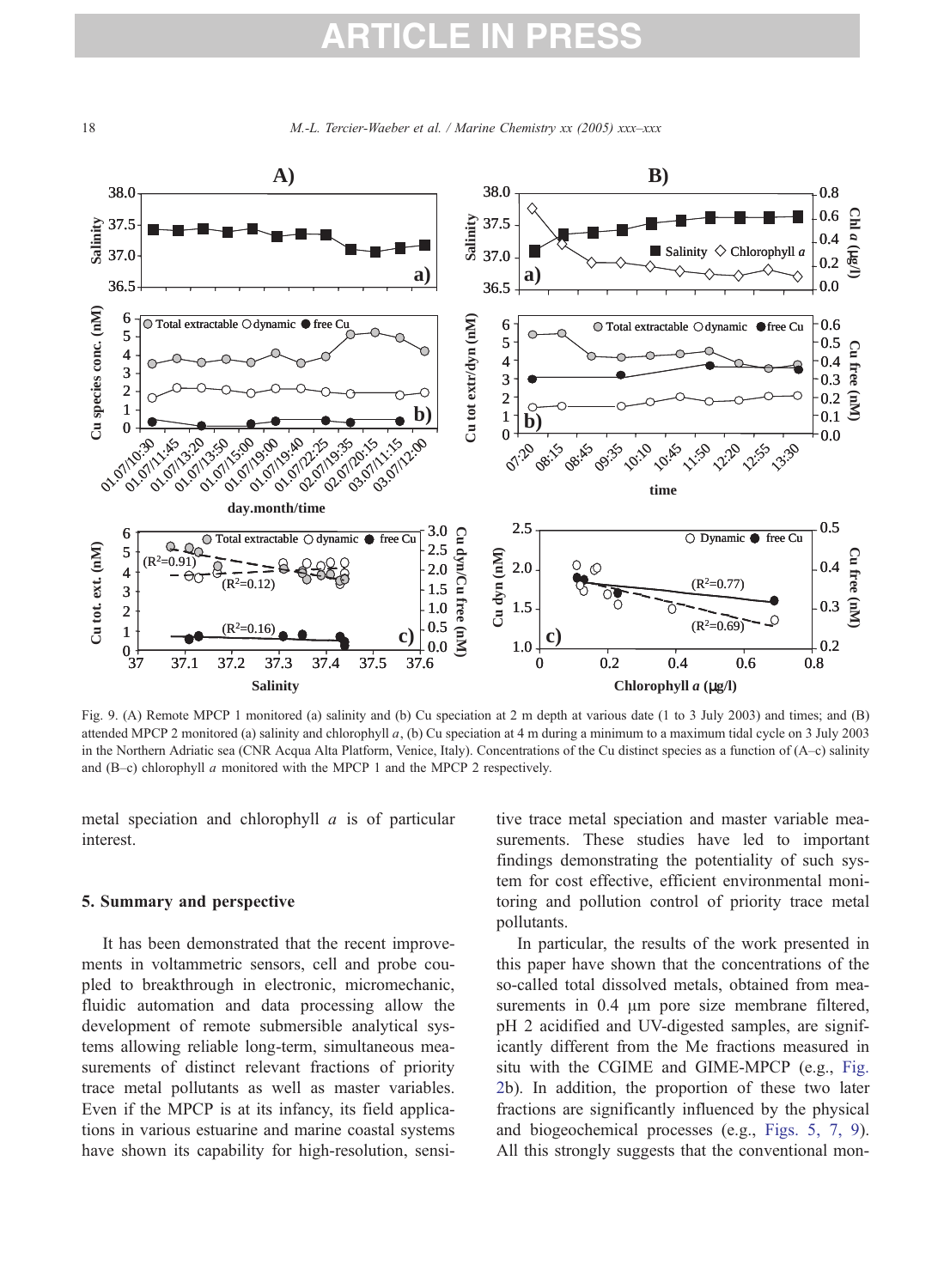<span id="page-18-0"></span>itoring approach, based on total dissolved metal concentrations, is inadequate for accurate assessment of the potential toxicological impact of trace metal pollutants.

Important variations in the metal concentrations and their speciation as well as in the master variables, on time scales of hours, were observed not only in highly polluted macrotidal estuaries (e.g., [Fig. 5\)](#page-13-0) but also in a microtidal marine area located at 16 km from the coast (e.g., [Fig. 8—](#page-16-0)MPCP 2). This demonstrates the importance of continuous, simultaneous, near realtime measurements of a large number of parameters to identify the predominant parameter(s) that influence the spreading of trace metals and their speciation (e.g., [Figs. 5, 9\)](#page-13-0), and thus to better understand the behavior and fate, and ultimately the long-term impact of these priority pollutants.

Remote continuous monitoring/profiling is also important for cost effective pollution control as it allows to follow spatial and temporal variation (e.g., [Figs. 8, 9\)](#page-16-0) under appropriate time scale and thus to give timely appropriate warning/alarm in case of significant/sudden increase of priority pollutant levels.

### Acknowledgements

The authors wish to thank D. Turner (University of Göteborg), E.P. Achterberg (University of Plymouth), G. Scarponi (University of Ancona) and L. Alberotanza (ISDGM/CNR, Venice, Italy) for all the facilities provided during the field works at Kristineberg Marine Station, Sweden, Fal estuary, UK, the Adriatic cruise, Italy, CNR Acqua Alta Platform, Italy respectively; the respective crews for their help during field deployment; A.D. Tappin, C.B. Braungardt (University of Plymouth) and G. Scarponi, C. Truzzi, A. Annibaldi, L. Lambertucci (University of Ancona), J. Barriada (University of Plymouth) for the sampling of discrete samples and the complementary laboratory measurements of total metal concentrations during the campaigns at Kristineberg Marine Station, Sweden, Fal estuary, UK, and the Adriatic cruise respectively. Financial support from the European Commission and the OFES–Switzerland (EESD program-IMTEC project Contract n° EVK3-CT-2000-0036) is acknowledged.

#### References

- Belmont-Hébert, C., Tercier, M.-L., Buffle, J., Fiaccabrino, G.C., Koudelka-Hep, M., 1998. Gel-integrated microelectrode arrays for direct voltammetric measurements of heavy metals in natural waters an other complex media. Analytical Chemistry 70, 2949 – 2956.
- Buffle, J., Horvai, G. (Eds.), 2000. In situ monitoring of aquatic systems: chemical analysis and speciation. IUPAC Series on Analytical and Physical Chemistry of Environmental Systems. John Wiley, Chichester, UK.
- Buffle, J., Tercier-Waeber, M.-L., 2000. In situ voltammetry: concepts and practice for trace analysis and speciation. In: Buffle, J., Horvai, G. (Eds.), In Situ Monitoring of Aquatic Systems: Chemical Analysis and Speciation. IUPAC Series on Analytical and Physical Chemistry of Environmental Systems. John Wiley, Chichester, UK.
- Herdan, J., Feeney, R., Kounaves, S.P., Flannery, A.F., Storment, C.W., Kovacs, G.T.A., 1998. Field evaluation of an electrochemical probe for in situ screening of heavy metals in groundwater. Environmental Science & Technology 32,  $131 - 136$
- Howell, K.A., Achterberg, E.P., Braungardt, C.B., Tappin, A.D., Turner, D.R., Worsfold, P.J., 2003. The determination of trace metals in estuarine and coastal waters using a Voltammetric in situ Profiling system. Analyst 128, 734 – 741.
- Nöel, S., Tercier-Waeber, M.-L., Lin, L., Buffle, J., Guenat, O., Koudelka-Hep, M., submitted for publication. Complexing gel integrated microsensor for direct voltammetric measurements of free metal ions in natural waters. Electroanalysis.
- Nriagu, J.O., Pacyna, J.M., 1988. Quantitative assessment of worldwide contamination of air, water and soils by trace metals. Nature 333, 134-139.
- Parthasarathy, N., Pelletier, M., Buffle, J., 1997. Hollow fiber based supported liquid membrane: a novel analytical system for trace metal analysis. Analytica Chimica Acta 350, 183 – 195.
- Parthasarathy, N., Pelletier, M., Buffle, J., 2004. Permeation liquid membrane for trace metal speciation in natural waters: transport of liposoluble Cu(II) complexes. Journal of Chromatography, A 1025, 33 – 40.
- Pauwels, H., Tercier-Waeber, M.-L., Arenas, M., Castroviejo, R., Deschamps, Y., Lassin, A., Graziottin, F., Elorza, F.-J., 2002. Chemical characteristics of groundwaters at two massive sulphide deposits in an area of previous mining contamination, South Iberian Pyrite Belt, Spain. Journal of Geochemical Exploration 75, 17-41.
- Pei, J., Tercier-Waeber, M.-L., Buffle, J., 2000. Simultaneous determination and speciation of Zinc, Cadmium, Lead and Copper in natural water with minimum handling and artefacts by voltammetry on gel-integrated microelectrode array. Analytical Chemistry 72, 161-171.
- Salbu, B., Steinnes, E. (Eds.), 1996. Trace Elements in Natural Waters. CRC Press, London, UK.
- Taillefert, M., Rozan, T.F. (Eds.), 2002. Environmental Electrochemistry: Analysis of Trace Element Biogeochemistry. ACS Symposium Series, vol. 811. American Chemical Society, Washington, DC, USA.